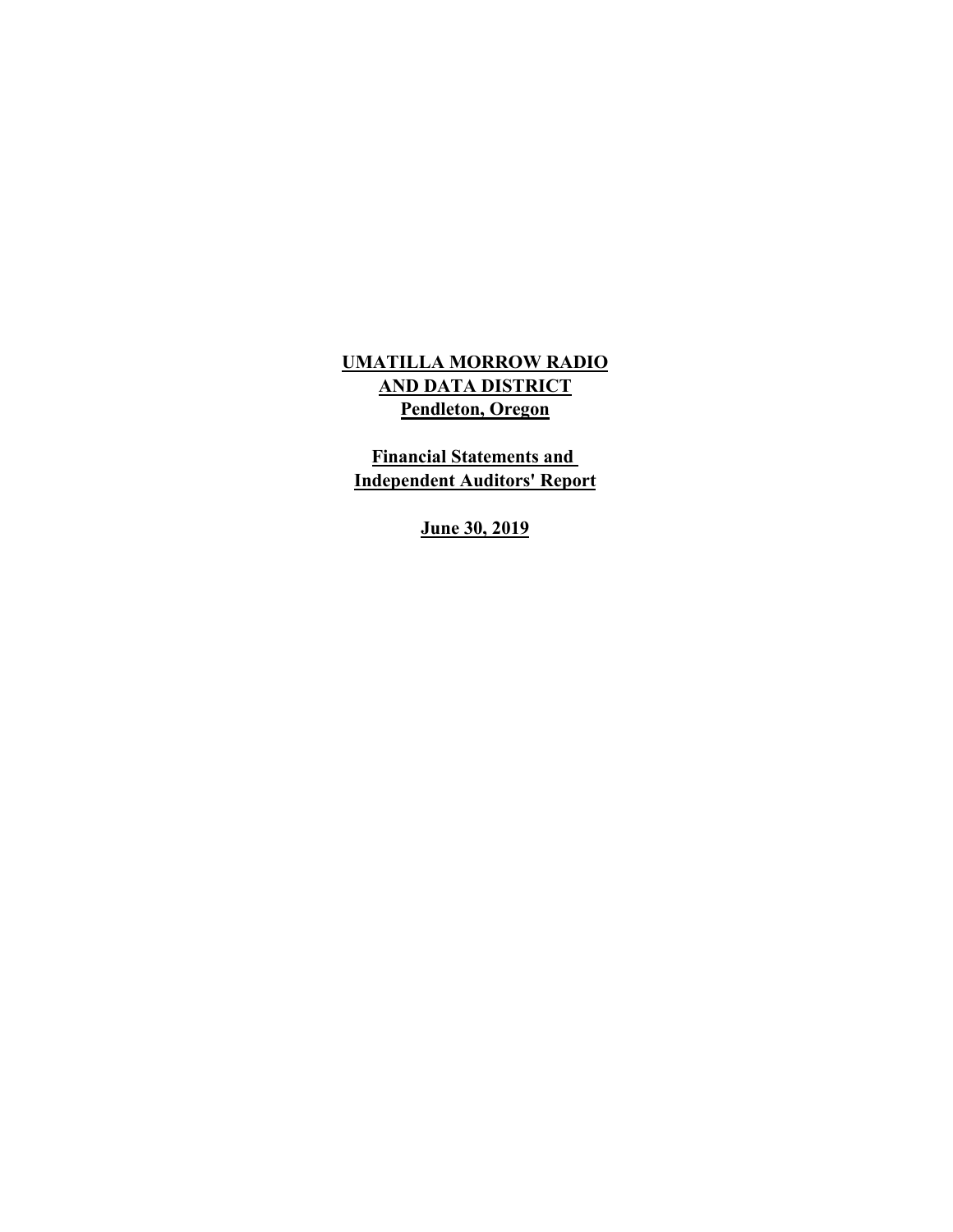## **Board of Directors**

## TERM EXPIRES

| Michael Roxbury    | June 30, 2021 |
|--------------------|---------------|
| Kathleen Lieuallen | June 30, 2021 |
| Keith Kennedy      | June 30, 2023 |
| Kenneth Matlack    | June 30, 2021 |
| Mark Pratt         | June 30, 2023 |

## REGISTERED AGENT:

Shawn Halsey, District Administrator 4700 NW Pioneer Place Pendleton, Oregon 97801

Telephone 541-966-3774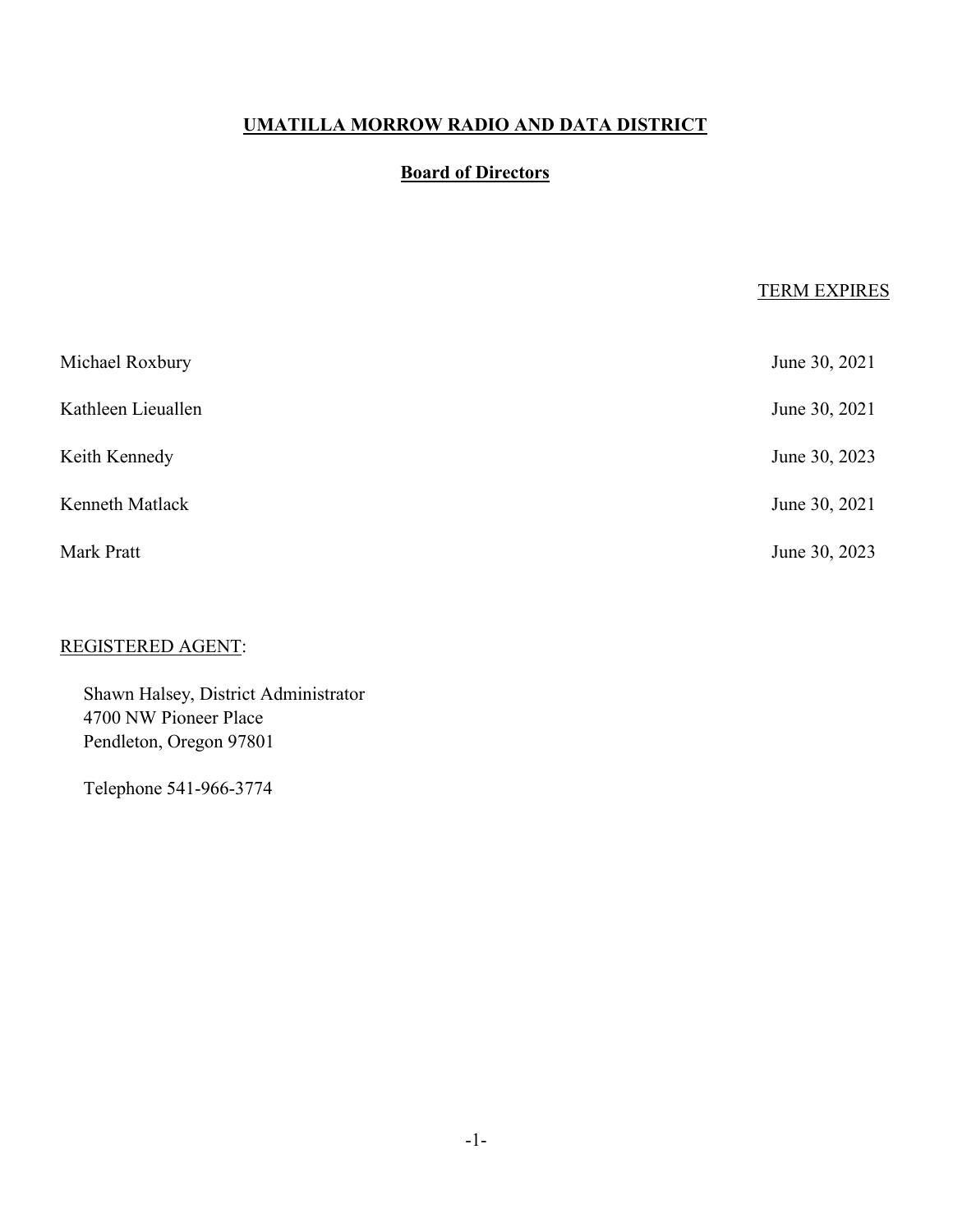## **June 30, 2019 Contents**

|                                                                                                                              | Page      |
|------------------------------------------------------------------------------------------------------------------------------|-----------|
| Independent Auditors' Report                                                                                                 | $3-4$     |
| <b>Basic Financial Statements:</b>                                                                                           |           |
| Statement of Net Position and Governmental Funds Balance Sheet –<br>Modified Cash Basis                                      | 5         |
| Statement of Activities and Governmental Funds Revenues, Expenditures,<br>and Changes in Fund Balances – Modified Cash Basis | 6         |
| Statement of Revenues, Expenditures and Changes in Fund Balances –<br>Budget to Actual:                                      |           |
| General Fund                                                                                                                 | 7         |
| <b>Notes to Financial Statements</b>                                                                                         | $8 - 20$  |
| Independent Auditors' Report Required by Oregon State Regulations                                                            | $21 - 22$ |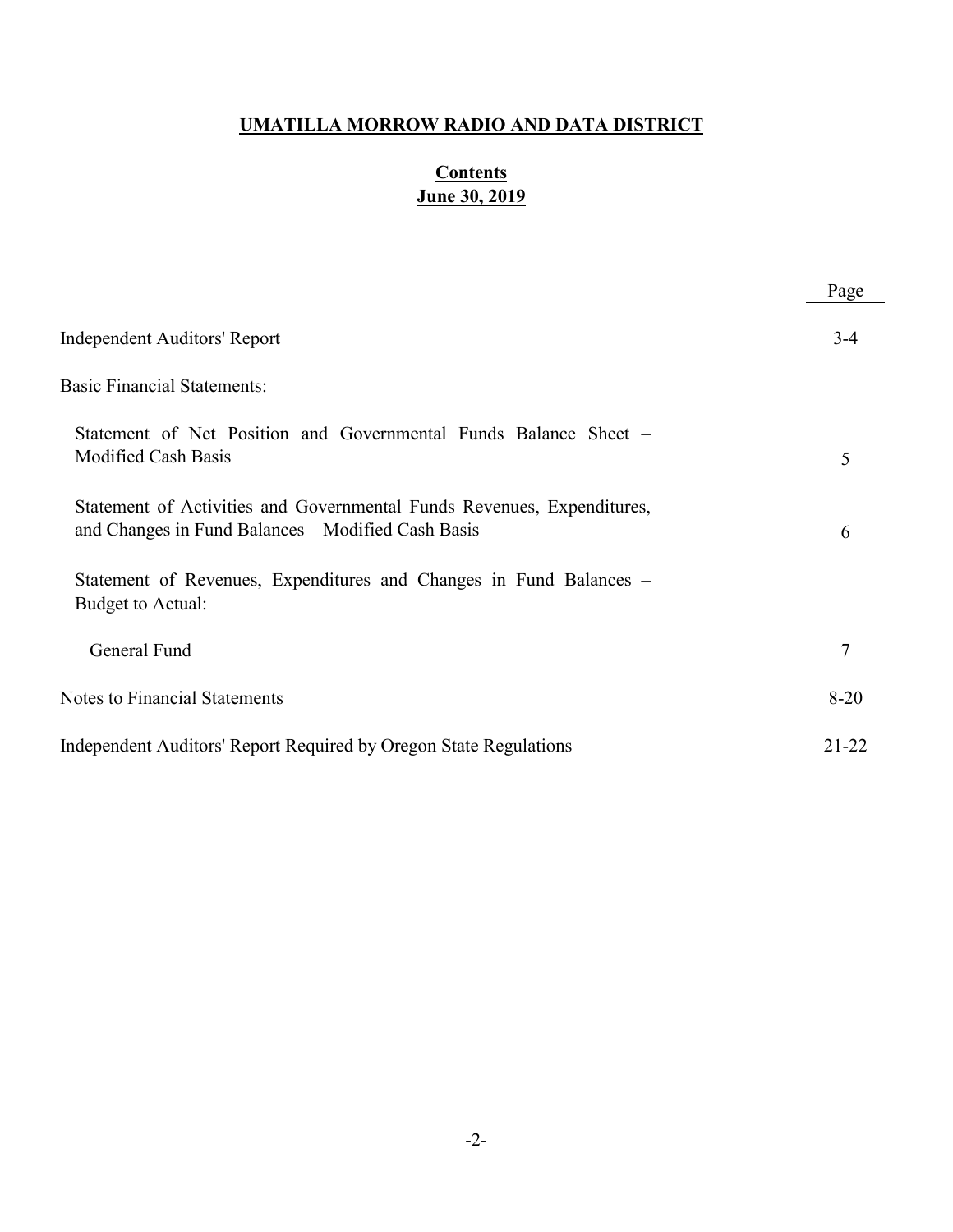## **BARNETT & MORO, P.C.**

CERTIFIED PUBLIC ACCOUNTANTS

495 E. Main Hermiston, OR 97838 (541) 567-5215 (541) 567-0497 Fax

DENNIS L. BARNETT, C.P.A. KRISTIE L. SHASTEEN, C.P.A. CAMERON W. ANDERSON, C.P.A. RICHARD L. STODDARD, C.P.A. BETSY J. BENNETT, C.P.A. PAUL A. BARNETT, C.P.A. REBECCA K. RAMOS BAUTISTA, C.P.A. MITCHELL L. BOYLAN, C.P.A.

**GERALD J. MORO, C.P.A. EMERITUS** 

#### **INDEPENDENT AUDITORS' REPORT**

**Board of Directors** Umatilla Morrow Radio and Data District Pendleton, Oregon

We have audited the accompanying modified cash basis financial statements of the governmental activities and the general fund of Umatilla Morrow Radio and Data District, as of and for the year ended June 30, 2019, and the related notes to the financial statements, which collectively comprise the District's basic financial statements as listed in the table of contents.

#### **Management's Responsibility for the Financial Statements**

Management is responsible for the preparation and fair presentation of these financial statements in accordance with the modified cash basis of accounting described in Note 1; this includes determining that the modified cash basis of accounting is an acceptable basis for the preparation of the financial statements in the circumstances. Management is also responsible for the design, implementation, and maintenance of internal control relevant to the preparation and fair presentation of financial statements that are free from material misstatement, whether due to fraud or error.

#### **Auditor's Responsibility**

Our responsibility is to express an opinion on these financial statements based on our audit. We conducted our audit in accordance with auditing standards generally accepted in the United States of America. Those standards require that we plan and perform the audit to obtain reasonable assurance about whether the financial statements are free from material misstatement.

An audit involves performing procedures to obtain audit evidence about the amounts and disclosures in the financial statements. The procedures selected depend on the auditor's judgment, including the assessment of the risks of material misstatement of the financial statements, whether due to fraud or error. In making those risk assessments, the auditor considers internal control relevant to the entity's preparation and fair presentation of the financial statements in order to design audit procedures that are appropriate in the circumstances, but not for the purpose of expressing an opinion on the effectiveness of the entity's internal control. Accordingly, we express no such opinion. An audit also includes evaluating the appropriateness of accounting policies used and the reasonableness of significant accounting estimates made by management, as well as evaluating the overall presentation of the financial statements.

We believe that the audit evidence we have obtained is sufficient and appropriate to provide a basis for our audit opinions.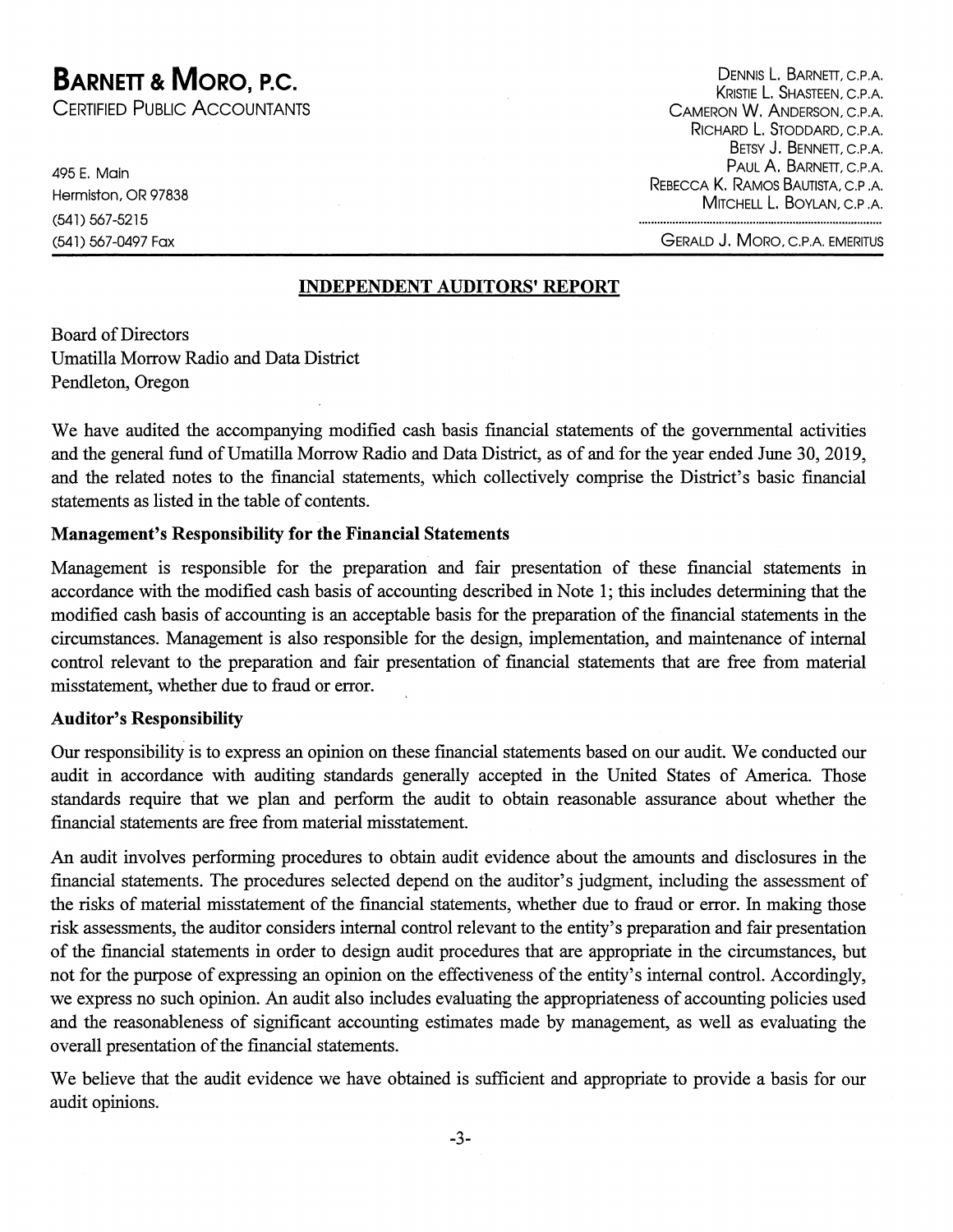**Board of Directors** Umatilla Morrow Radio and Data District Page two

#### **Opinions**

In our opinion, the financial statements referred to above present fairly, in all material respects, the respective modified cash basis financial position of the governmental activities, and the general fund of Umatilla Morrow Radio and Data District, as of June 30, 2019, and the respective changes in modified cash basis financial position and, where applicable, cash flows thereof and the respective budgetary comparison for the General Fund for the year then ended in accordance with the modified cash basis of accounting described in Note 1.

#### **Basis of Accounting**

We draw attention to Note 1 of the financial statements, which describes the basis of accounting. The financial statements are prepared on the modified cash basis of accounting, which is a basis of accounting other than accounting principles generally accepted in the United States of America. Our opinions are not modified with respect to this matter.

#### **Other Matters**

#### Other Reporting Required by Oregon Minimum Standards

In accordance with Minimum Standards for Audits of Oregon Municipal Corporations, we have also issued our report dated January 28, 2020, on our consideration of Umatilla Morrow Radio & Data District's compliance with certain provisions of laws and regulations, including the provisions of Oregon Revised Statutes as specified in Oregon Administrative Rules. The purpose of that report is to describe the scope of our testing of compliance and the results of that testing and not to provide an opinion on compliance.

Barnett & Moro, P.C.

س ، مهم  $By:$ 

Richard L. Stoddard, Shareholder January 28, 2020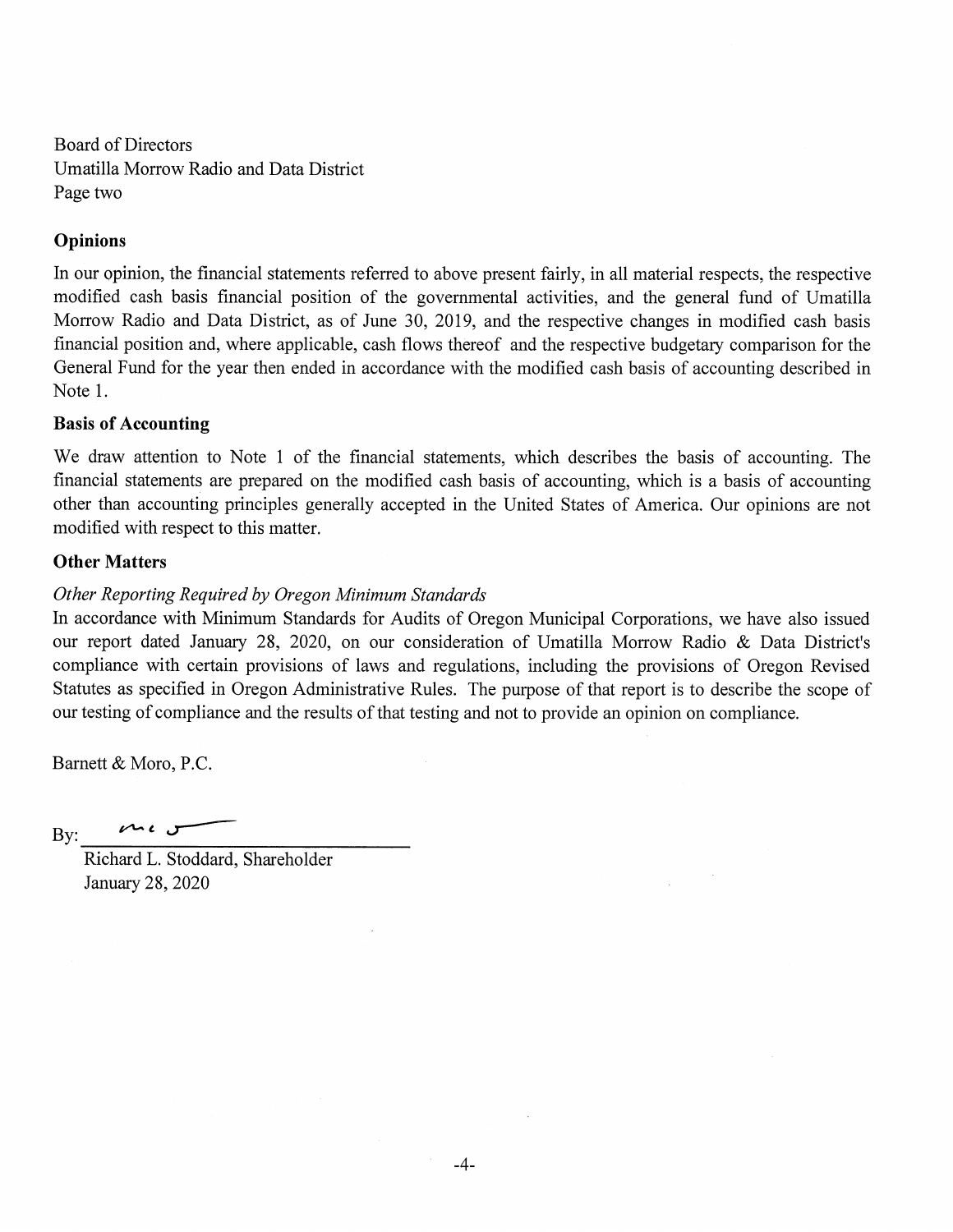## **Statement of Net Position and Governmental Funds Balance Sheet -- Modified Cash Basis June 30, 2019**

|                                                                                                      | General<br>Fund           | Adjustments<br>(Note 9)                 | Statement of<br>Net Position            |  |
|------------------------------------------------------------------------------------------------------|---------------------------|-----------------------------------------|-----------------------------------------|--|
| <b>ASSETS:</b>                                                                                       |                           |                                         |                                         |  |
| Cash and cash equivalents<br>Non-depreciable capital assets<br>Depreciable capital assets, net       | \$<br>5,880,644           | $\mathbb{S}$<br>622,991<br>237,982      | 5,880,644<br>S<br>622,991<br>237,982    |  |
| Total assets                                                                                         | 5,880,644<br>$\mathbb{S}$ | 860,973                                 | 6,741,617                               |  |
| <b>LIABILITIES:</b>                                                                                  |                           |                                         |                                         |  |
| Bank overdraft<br>Credit cards payable<br>Current portion of long-term debt<br>Long-term liabilities | \$<br>279<br>1,560        | 290,986<br>3,214,148                    | 279<br>1,560<br>290,986<br>3,214,148    |  |
| <b>Total liabilities</b>                                                                             | 1,839                     | 3,505,134                               | 3,506,973                               |  |
| <b>FUND BALANCES / NET POSITION:</b><br>Unassigned<br>Total fund balance                             | 5,878,805<br>5,878,805    | (5,878,805)<br>(5,878,805)              |                                         |  |
| Total liabilities and fund balance                                                                   | 5,880,644                 |                                         |                                         |  |
| Net position:<br>Net investment in capital assets<br>Unrestricted<br>Total net position              |                           | 237,982<br>2,996,662<br>3,234,644<br>\$ | 237,982<br>2,996,662<br>\$<br>3,234,644 |  |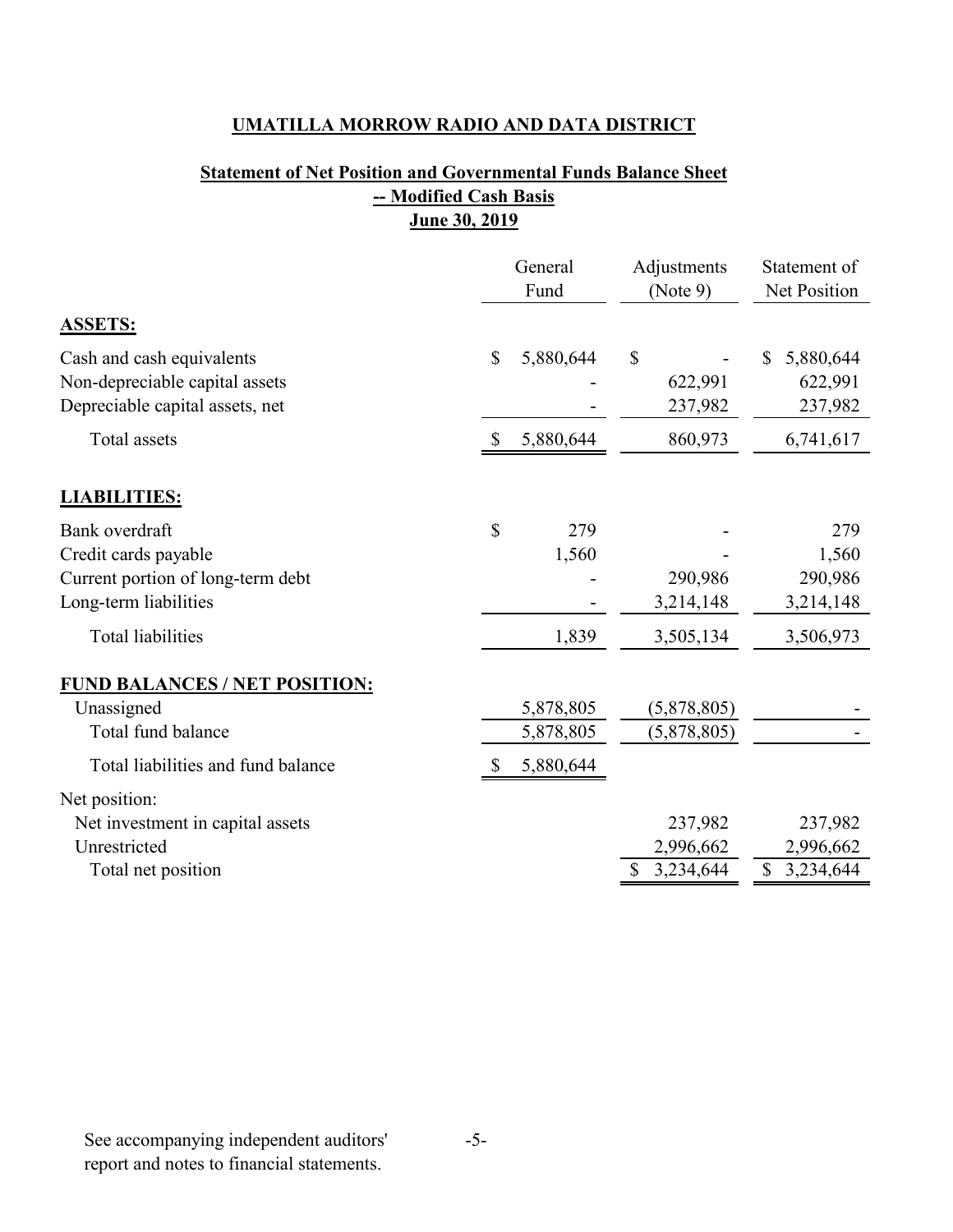## **Statement of Activities and Governmental Funds Revenues, Expenditures, and Changes in Fund Balances -- Modified Cash Basis Year Ended June 30, 2019**

|                                  | General<br>Fund |         |              | Adjustments<br>(Note $11$ ) |              | Statement of<br>Activities |  |
|----------------------------------|-----------------|---------|--------------|-----------------------------|--------------|----------------------------|--|
| <b>EXPENDITURES/EXPENSES:</b>    |                 |         |              |                             |              |                            |  |
| Communication system operations: |                 |         |              |                             |              |                            |  |
| Personal services                | $\mathbb{S}$    | 323,433 | $\mathbb{S}$ |                             | $\mathbb{S}$ | 323,433                    |  |
| Materials and services           |                 | 196,460 |              |                             |              | 196,460                    |  |
| Capital Outlay                   |                 | 649,991 |              | (649,991)                   |              |                            |  |
| Depreciation                     |                 |         |              | 145,294                     |              | 145,294                    |  |
| Debt Service:                    |                 |         |              |                             |              |                            |  |
| Bond issuance costs              |                 | 43,814  |              |                             |              | 43,814                     |  |
| Total expenditures/expenses      | 1,213,698       |         |              | (504, 697)                  |              | 709,001                    |  |
| <b>PROGRAM REVENUES:</b>         |                 |         |              |                             |              |                            |  |
| Charges for services             |                 | 49,388  |              |                             |              | 49,388                     |  |
| Net program expense              |                 |         |              |                             |              | 659,613                    |  |
| <b>GENERAL REVENUES:</b>         |                 |         |              |                             |              |                            |  |
| Property taxes                   | 1,291,519       |         |              |                             |              | 1,291,519                  |  |
| Investment income                |                 | 97,065  |              |                             |              | 97,065                     |  |
| Miscellaneous                    |                 | 3,935   |              |                             |              | 3,935                      |  |
| Total general revenues           | 1,392,519       |         |              |                             |              | 1,392,519                  |  |
| <b>EXCESS OF REVENUES OVER</b>   |                 |         |              |                             |              |                            |  |
| <b>EXPENDITURES</b>              |                 | 228,209 |              | (228,209)                   |              |                            |  |
| <b>DEBT ISSUED</b>               | 3,505,134       |         |              | (3,505,134)                 |              |                            |  |
| <b>CHANGE IN FUND BALANCE</b>    | 3,733,343       |         |              | (3,733,343)                 |              |                            |  |
| <b>CHANGE IN NET POSITION</b>    |                 |         |              | 732,906                     |              | 732,906                    |  |
| FUND BALANCE / NET POSITION:     |                 |         |              |                             |              |                            |  |
| Beginning of the year            | 2,145,462       |         |              | 356,276                     |              | 2,501,738                  |  |
| End of the year                  | \$ 5,878,805    |         |              | (2,644,161)                 |              | \$3,234,644                |  |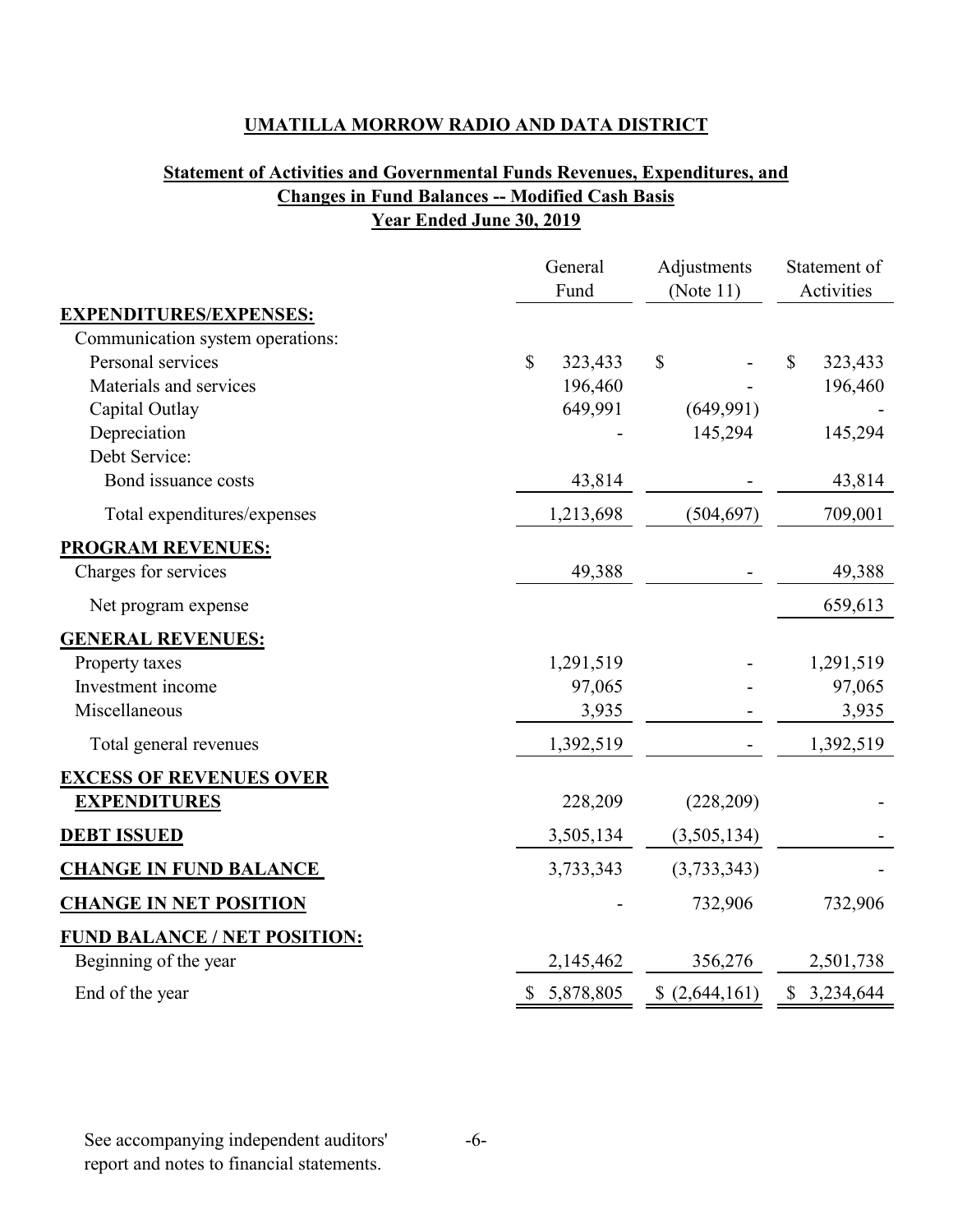## **General Fund Statement of Revenues, Expenditures and Changes in Fund Balances Budget to Actual (Arising from Cash Transactions) Year Ended June 30, 2019**

|                                  |                 | <b>Budgeted Amounts</b>   |                 |                     |
|----------------------------------|-----------------|---------------------------|-----------------|---------------------|
|                                  |                 |                           |                 | Variance with       |
|                                  | Original        | Final                     | Actual          | <b>Final Budget</b> |
| <b>REVENUES:</b>                 |                 |                           |                 |                     |
| Property taxes                   | \$<br>1,244,312 | $\mathbb{S}$<br>1,244,312 | 1,291,519<br>\$ | \$<br>47,207        |
| User fees                        | 51,809          | 51,809                    | 49,388          | (2,421)             |
| Grants                           | 500,000         | 500,000                   |                 | (500,000)           |
| Interest and miscellaneous       | 15,000          | 15,000                    | 101,000         | 86,000              |
| Total revenues                   | 1,811,121       | 1,811,121                 | 1,441,907       | (369, 214)          |
| <b>EXPENDITURES:</b>             |                 |                           |                 |                     |
| Communication system operations: |                 |                           |                 |                     |
| Personal services                | 337,997         | 340,751                   | 323,433         | 17,318              |
| Materials and services           | 337,900         | 484,545                   | 196,460         | 288,085             |
| Capital outlay                   | 3,040,385       | 2,949,126                 | 649,991         | 2,299,135           |
| Debt service                     | 1,000           | 1,000                     |                 | 1,000               |
| Bond issuance costs              | 65,000          | 65,000                    | 43,814          | 21,186              |
| Operating contingency            | 61,800          | 3,660                     |                 | 3,660               |
| Total expenditures               | 3,844,082       | 3,844,082                 | 1,213,698       | 2,630,384           |
| <b>EXCESS (DEFICIENCY) OF</b>    |                 |                           |                 |                     |
| <b>REVENUES OVER</b>             |                 |                           |                 |                     |
| (UNDER) EXPENDITURES             | (2,032,961)     | (2,032,961)               | 228,209         | 2,261,170           |
| <b>OTHER FINANCING SOURCES:</b>  |                 |                           |                 |                     |
| Debt issued                      |                 |                           | 3,505,134       | 3,505,134           |
| Net change in fund balance       | (2,032,961)     | (2,032,961)               | 3,733,343       | 5,766,304           |
| <b>FUND BALANCE,</b>             |                 |                           |                 |                     |
| <b>BEGINNING OF YEAR</b>         | 2,169,500       | 2,169,500                 | 2,145,462       | (24, 038)           |
| <b>FUND BALANCE,</b>             |                 |                           |                 |                     |
| <b>END OF YEAR</b>               | \$<br>136,539   | \$<br>136,539             | \$5,878,805     | \$5,742,266         |

See accompanying independent auditors' report and notes to financial statements.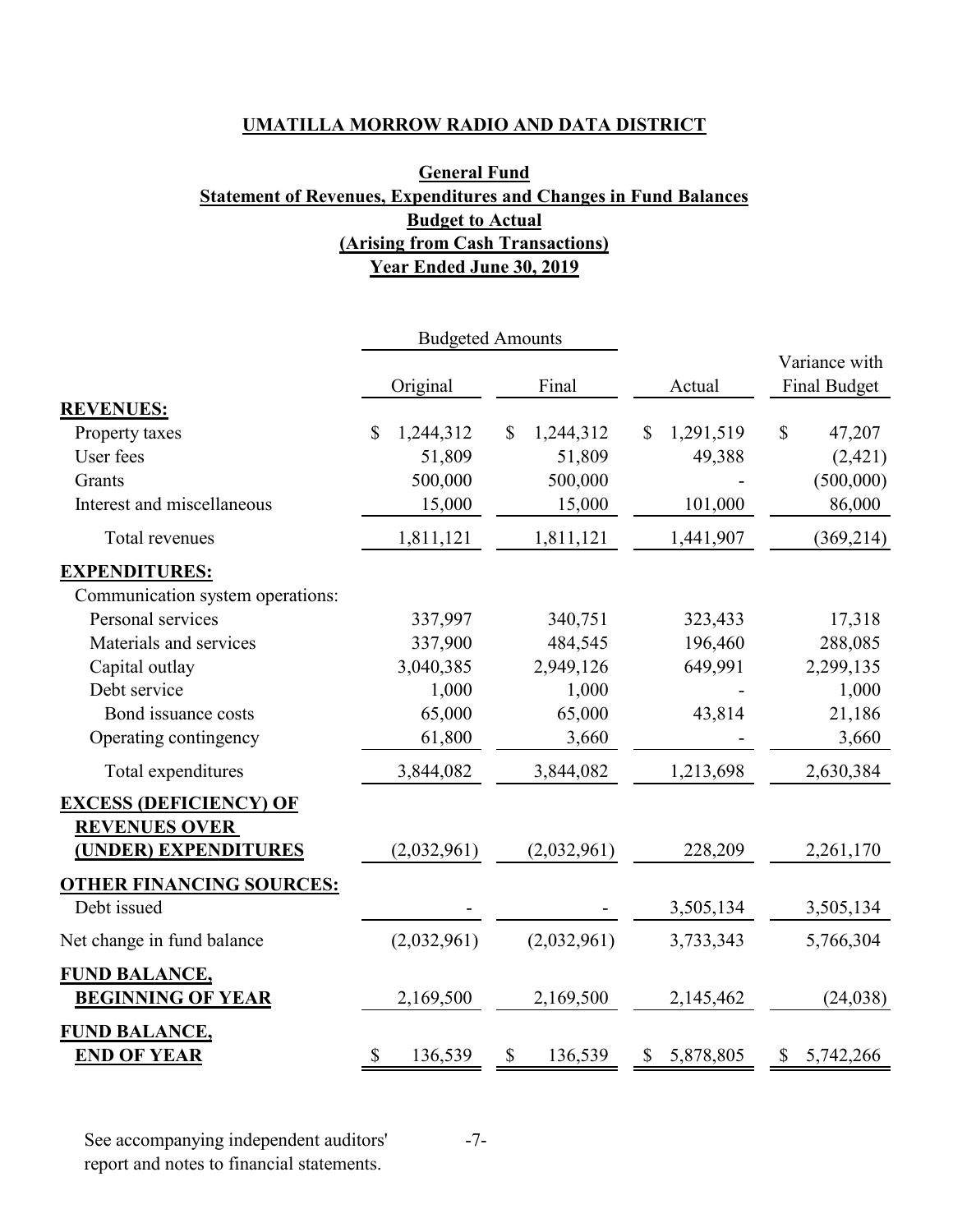## **Notes To Basic Financial Statements June 30, 2019**

#### **NOTE 1 -- SUMMARY OF SIGNIFICANT ACCOUNTING POLICIES:** Î

#### Reporting entity:

The District incorporated in 2010 for the purpose of operating and maintaining a common communication system available to emergency services agencies in Umatilla and Morrow Counties. The District is governed by five board members elected to four year terms.

The District has determined that no outside agency meets the criteria to be included as a component unit in the District's financial statements.

Measurement focus, basis of accounting, and financial statement presentation:

The government-wide financial statements (the statement of net position and the statement of activities) are reported using the economic resources measurement focus. The governmental fund financial statements (the fund balance sheets and the statement of revenues, expenditures, and changes in fund balances) are reported on the current financial resources measurement focus. The statement of activities separates program revenues from general revenues. Program revenues include: 1) charges for goods, services, and privileges, 2) operating grants and contributions, 3) capital grants and contributions.

The District uses the modified cash basis of accounting for preparation of financial statements and budgeting. The City only recognizes items that involve receipts or disbursements of cash, except for the following modifications which have substantial support in generally accepted accounting principles:

The District deems a disbursement to have been made and an expenditure is recorded when a credit card is tendered to pay for a transaction.

The District capitalizes assets with an original cost over \$6,000 and an estimated useful life longer than one year. Capital assets are depreciated using the straight-line method over estimated useful lives. The District reports longterm debt that relates to the acquisition of capital assets.

Except for the modifications listed above, the District does not record transactions relating to revenues earned or expenses incurred until the period in which the cash is received or disbursed. Accordingly, receivables, payables (other than credit card payables), and accrued expenses are not reported.

Governmental funds are those through which most governmental functions typically are financed. Governmental funds reporting focuses on the sources, uses, and balances of current financial resources. The difference between governmental fund assets and liabilities is reported as fund balance.

The District uses only one governmental fund, the General Fund, to account for all operations of the District.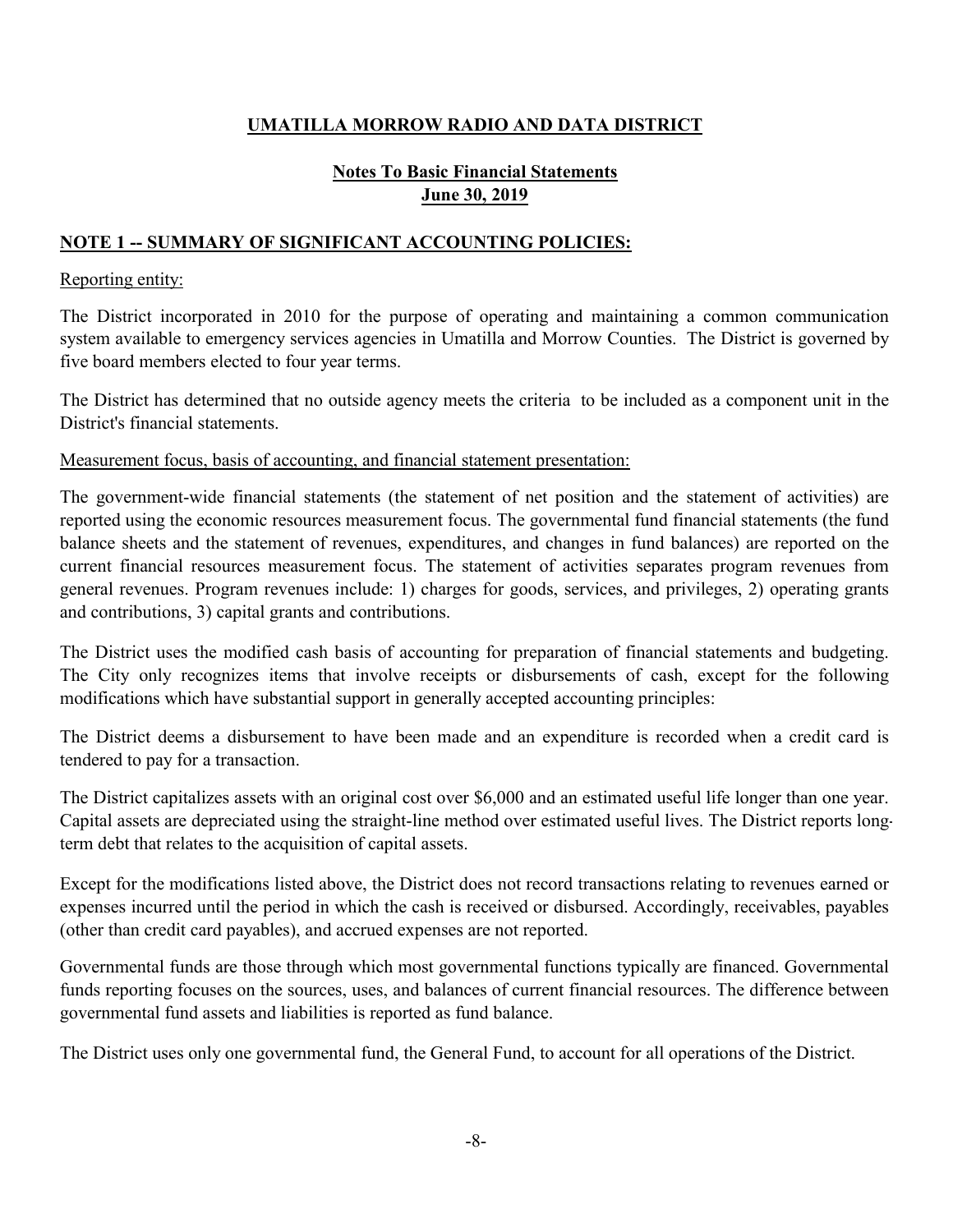## **Notes To Basic Financial Statements June 30, 2019**

## **NOTE 1 -- SUMMARY OF SIGNIFICANT ACCOUNTING POLICIES (continued):**

#### Budget procedures:

A budget is prepared in accordance with the cash basis of accounting and legal requirements set forth in the Oregon Local Budget Law. Budget amounts shown in the financial statements include the original and supplemental budget amounts and all appropriation transfers approved by the Board of Directors.

The District employs the following procedures in establishing the budgetary data reflected in the financial statements.

The appointed budget officer develops a proposed budget for submission to the budget committee appointed by the Board of Directors. The operating budget includes proposed expenditures and the means for financing them for the upcoming year, along with estimates for the current year and actual data for the two preceding years.

After the proposed budget is prepared, the budget officer publishes a "Notice of Budget Committee Meeting" in at least one newspaper of general circulation. At the budget committee meeting, the budget message is delivered explaining the proposed budget and any significant changes in the District's financial position. The budget committee meets thereafter as many times as necessary until the budget document is completed.

After approval by the budget committee and the required public hearing, and prior to July 1, the budget is adopted by the Board of Directors, and appropriations are enacted by resolution. Appropriations control expenditures in broad categories as required by Oregon Local Budget Law. Detailed classifications of budgeted expenditures are used for administrative control purposes. Budget appropriations lapse at year end.

The District is not allowed to modify the budget without action by the governing body. The governing body is authorized to modify the original budget appropriation ordinance in the following ways:

- a. Transfer of budget appropriations within a fund are authorized by resolution of the governing body.
- b. Budget revisions that increase total expenditures in any fund require a supplemental budget to be adopted. If a supplemental budget increases a fund's expenditures by less than 10%, the District can adopt it by publishing a notice seven days before a meeting is held to pass the adoption resolution. If a supplemental budget increases a fund's expenditures by more than 10%, the District must follow the same procedures in adopting a supplemental budget as those to adopt an original budget.

During the year the District did not adopt any supplemental budgets.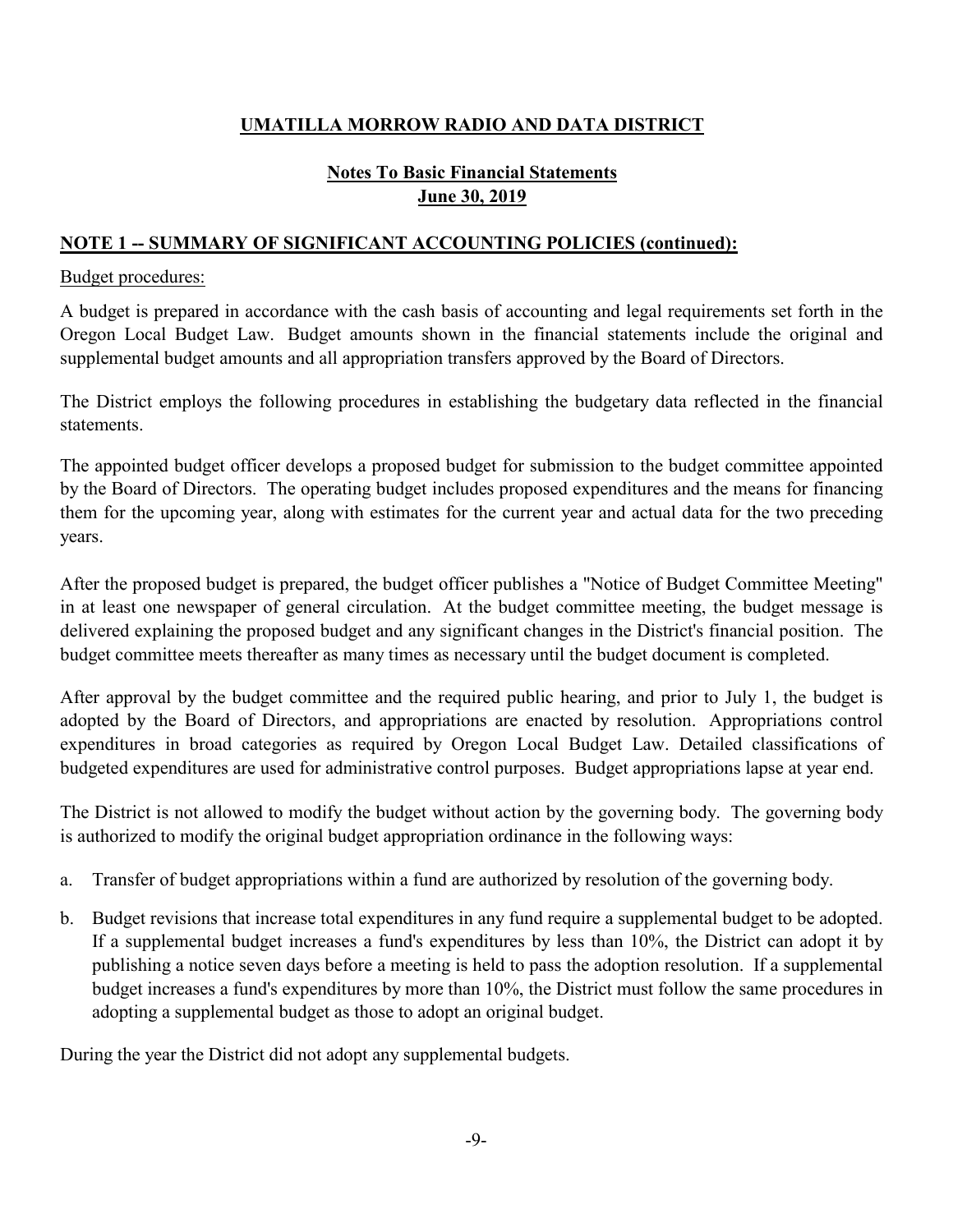## **Notes To Basic Financial Statements June 30, 2019**

## **NOTE 1 -- SUMMARY OF SIGNIFICANT ACCOUNTING POLICIES (continued):**

#### Investment policy:

District monies are invested as allowed by Oregon Statute. A portion of the District's investments are invested in an external investment pool, The Oregon Short-Term Fund. The fair value of the District's position in the pool is the same as the value of the pool shares. The Fund is not registered with the U.S. Securities and Exchange Commission. The Fund's investment policies are governed by Oregon Revised Statutes and the Oregon Investment Council.

#### Capital assets:

The District capitalizes individual assets that cost more than \$6,000 and have an estimated useful life in excess of one year.

Donated fixed assets are not recorded on the statement of net position under the modified cash basis of accounting. The District received donated radio equipment in 2010 valued at \$8.9 million.

Capital assets are comprehensively reported in the government-wide financial statements. Maintenance and repairs are charged to expenditures in the fund incurred and are not capitalized. Upon disposal, the cost and applicable accumulated depreciation are removed from the respective account, and the resulting gain or loss is recorded in operations. Depreciation of fixed assets is computed on the straight-line method, over the estimated useful life of the asset.

#### Property taxes:

Umatilla County and Morrow County assess and collects taxes for the District. Property taxes are billed in October of each year. Unpaid personal and real property taxes become liens against the property on January 1 and July 1, respectively. Property taxes are payable in three installments due November 15, February 15, and May 15. A 3% discount is allowed for full payment by November 15. Interest at 16% annually is charged for late payments.

The 2018-2019 tax levies were adopted June 5, 2018. The levies are within the available tax base.

#### Use of estimates:

The preparation of financial statements in conformity with the modified cash basis of accounting used by the District requires management to make estimates and assumptions that affect the reported amounts of assets and liabilities and disclosure of contingent assets and liabilities at the date of the financial statements and the reported amounts of revenues and expenses during the reporting period. Actual results could differ from those estimates.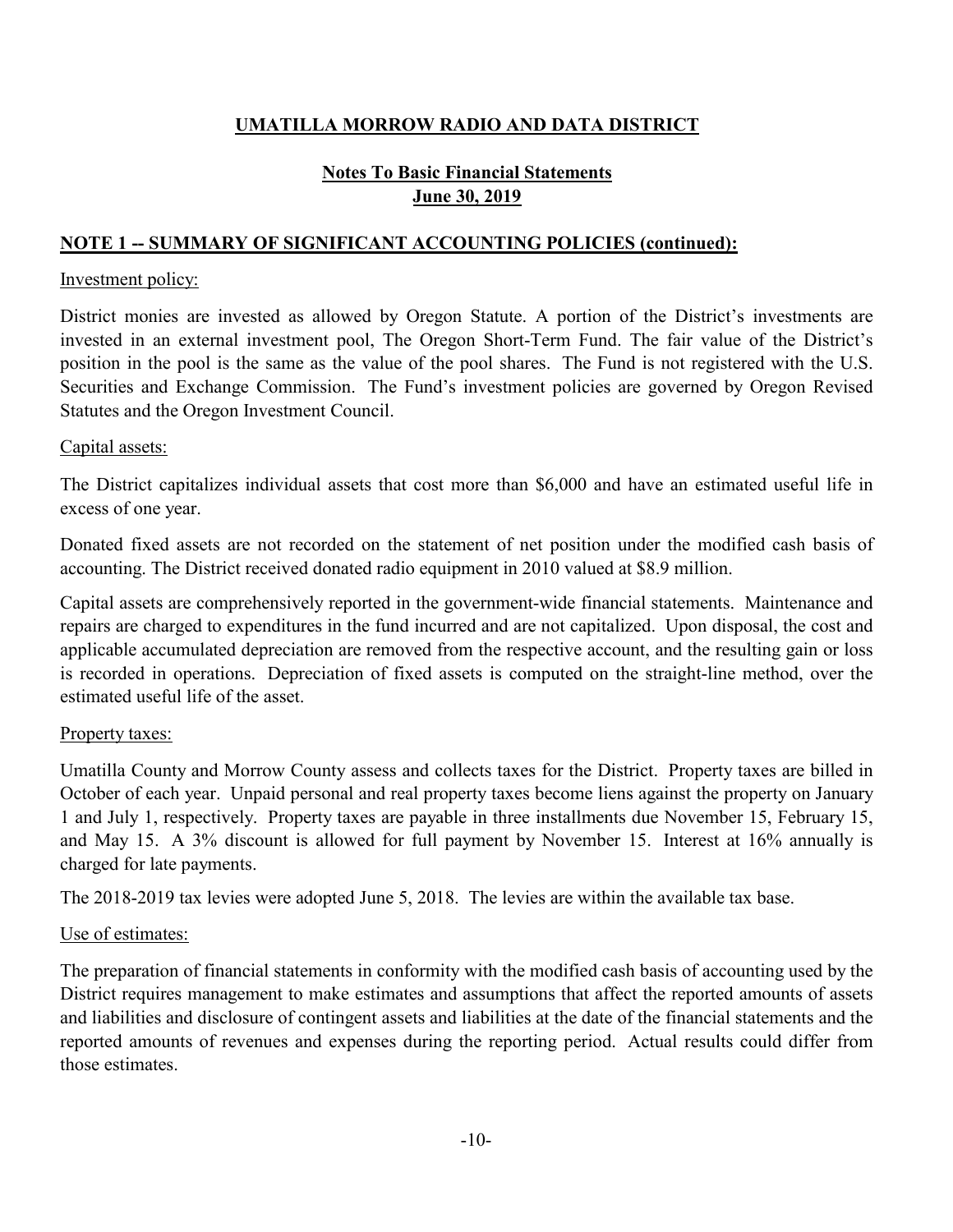## **June 30, 2019 Notes To Basic Financial Statements**

## **NOTE 1 -- SUMMARY OF SIGNIFICANT ACCOUNTING POLICIES (continued):**

#### Income taxes:

The District is a municipal corporation exempt from federal and state income tax.

#### Net position:

Net position is the difference between assets and liabilities. Net investment in capital assets represents the cost of capital assets reduced by the outstanding balances of any borrowing used for the acquisition, construction, or improvement of those assets. Net position is reported as restricted when there are legal limitations imposed on their use by laws or regulations.

#### Fund Balance:

In the fund financial statements, the fund balance for governmental funds is reported in classifications that comprise a hierarchy based primarily on the extent to which the government is bound to honor constraints on the specific purposes for which amounts in those funds can be spent.

Fund balance is reported as nonspendable when the resources cannot be spent because they are either in a nonspendable form or legally or contractually required to be maintained intact. Resources in nonspendable form include inventories, prepaid items and deposits, and assets held for resale.

Fund balance is reported as restricted when the constraints placed on the use of resources are either: (a) externally imposed by creditors (such as through debt covenants), grantors, contributors, or laws or regulations of other governments; or (b) imposed by law through constitutional provisions or enabling legislation.

Fund balance is reported as committed when the Board passes an ordinance that places specific constraints on how the resources may be used. The Board can modify or rescind the ordinance at any time through passage of an additional ordinance.

Resources that are constrained by the government's intent to use them for a specific purpose, but are neither restricted nor committed, are reported as assigned fund balance. Intent is expressed when the Board approves which resources should be "reserved" during the adoption of the annual budget.

Unassigned fund balance is the residual classification for the General Fund. This classification represents fund balance that has not been restricted, committed, or assigned within the General Fund.

When the option is available to use restricted or unrestricted resources for any purpose, the District expends restricted resources first. When the option is available to use committed, assigned, or unassigned resources for any purpose, the District expends committed resources before assigned resources, and assigned resources before unassigned resources.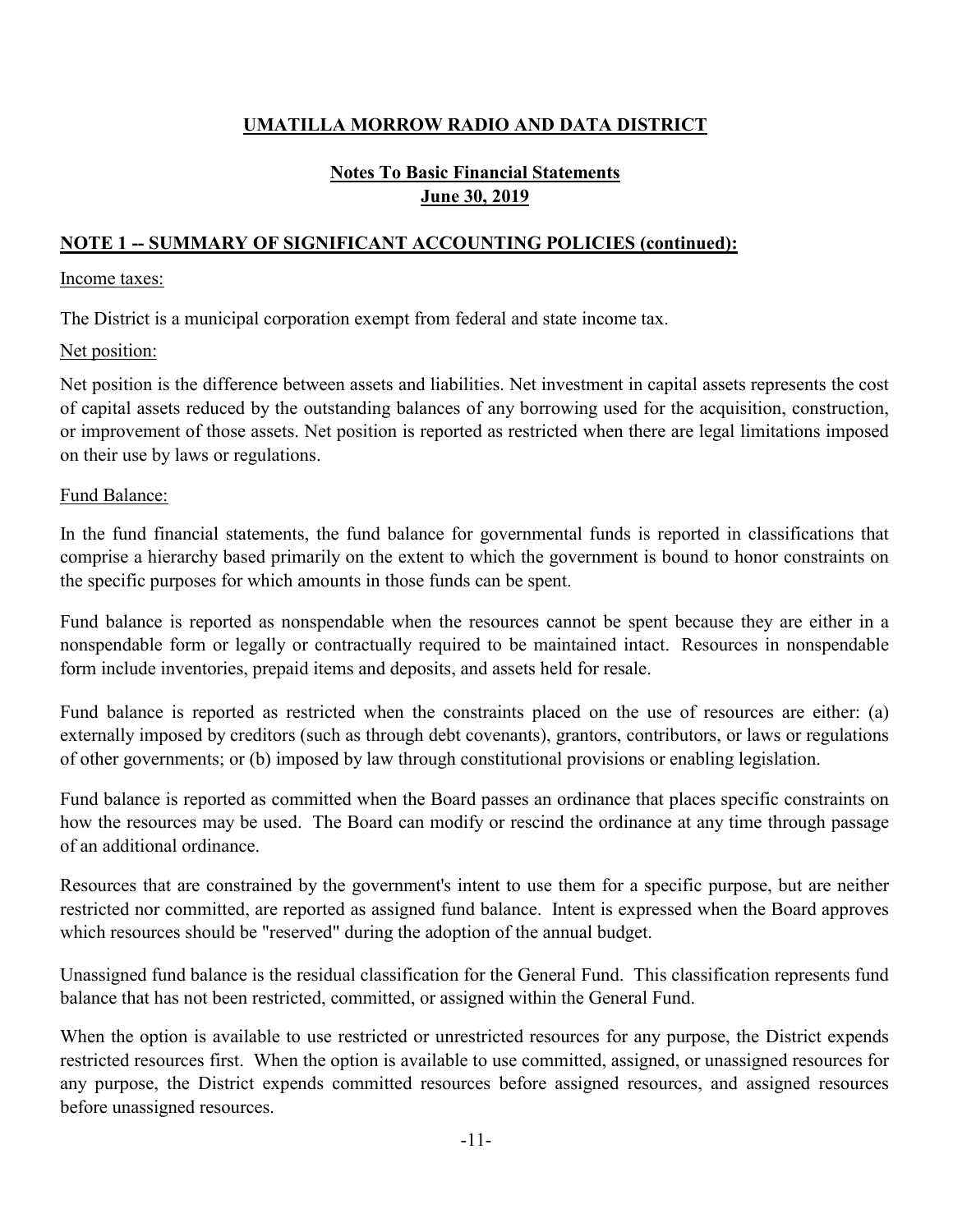## **Notes To Basic Financial Statements June 30, 2019**

## **NOTE 2 -- CASH AND INVESTMENTS:**

| <sup>S</sup> | (5,292)     |
|--------------|-------------|
|              | 5,013       |
|              | (279)       |
|              | 5,880,644   |
|              | \$5,880,365 |
|              |             |

#### Custodial Credit Risk - Cash:

In the case of deposits, this is the risk that in the event of a bank failure, the government's deposits may not be returned. ORS Chapter 295 governs the collateralization of Oregon public funds and provides the statutory requirements for the Public Funds Collateralization Program. The Public Funds Collateralization Program was created by the Office of the State Treasurer to facilitate bank depository, custodian and public official compliance with ORS 295. Public officials verify that deposit amounts in excess of deposit insurance limits are only maintained at qualified depositories. ORS 295 requires the qualified depository to pledge collateral against any public funds deposits in excess of deposit insurance amounts.

As of June 30, 2019, the total bank balance of \$97,946 was covered by federal depository insurance. The District maintains its funds at a financial institution deemed to be a qualified depository by the Office of the State Treasurer. As a result, the District's remaining deposits in excess of federal deposit insurance are considered by management to be fully collateralized.

The Local Government Investment Pool is not subject to custodial credit risk because it is not evidenced by securities that exist in physical or book entry form.

#### **NOTE 3 -- RISK MANAGEMENT:**

The District is exposed to various risks of loss related to torts; theft of, damage to, and destruction of assets; errors and omissions; and natural disasters. These risks are covered by commercial insurance purchased from independent third parties. Settled claims from these risks have not exceeded commercial insurance coverage for the past three years. There were no significant reductions in insurance coverage from coverage in the prior year.

#### **NOTE 4 -- RELATED PARTY TRANSACTIONS:**

The District provides access to voice and data communications systems to law enforcement and other emergency service agencies throughout Umatilla and Morrow Counties of Oregon. Members of the Board of Directors are employees of agencies served by the District.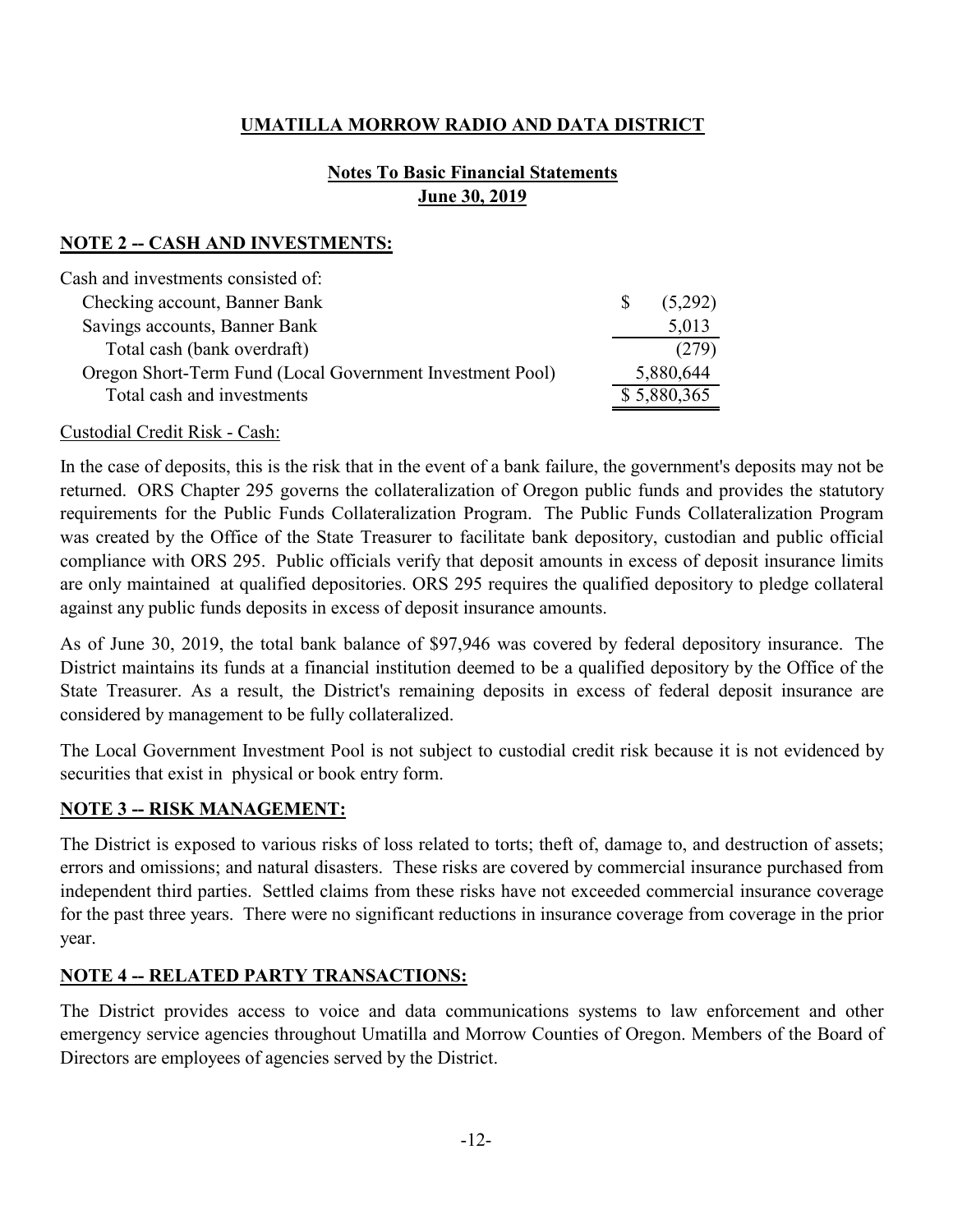## **Notes To Basic Financial Statements June 30, 2019**

## **NOTE 5 -- CAPITAL ASSETS:**

A summary of changes in capital assets during the year follows:

|                                      | Beginning                |    |            |            | Ending      |
|--------------------------------------|--------------------------|----|------------|------------|-------------|
|                                      | Balance                  |    | Additions  | Reductions | Balance     |
| Construction in progress             | $\overline{\phantom{a}}$ | ۰D | 622,991    | -          | 622,991     |
| Total non-depreciable capital assets |                          |    | 622,991    |            | 622,991     |
| Equipment and vehicles               | 2,752,591                |    | 27,000     |            | 2,779,591   |
| Less accumulated depreciation        | (2,396,315)              |    | 145,294    |            | (2,541,609) |
| Net depreciable capital assets       | 356,276                  |    | (118, 294) |            | 237,982     |
| Total capital assets, net            | 356,276                  |    | 504,697    |            | 860,973     |
|                                      |                          |    |            |            |             |

#### **NOTE 6 - LONG-TERM LIABILITIES:**

The District borrowed \$3,505,134 from Signature Public Funding Corp. in February 2019: due \$393,322 each November including interest at 3.85%. Final payment due November 2029. The note is payable from the general, non-restricted revenues of the District. The lender has no lien or security interest in the property financed. In the event of default, the lender may declare 103% the outstanding loan immediately due and payable.

Long-term liability activity from direct borrowings for the year ended June 30, 2019, was as follows:

|                                           | Beginning |                 |                               | Ending                  | Due Within     |
|-------------------------------------------|-----------|-----------------|-------------------------------|-------------------------|----------------|
|                                           | Balance   | Increases       | Decreases                     | Balance                 | One Year       |
| <b>2019</b> Note                          |           | 3,505,134<br>\$ | S<br>$\overline{\phantom{a}}$ | \$3,505,134             | 290,986<br>S   |
| Debt service requirements are as follows: |           |                 |                               |                         |                |
|                                           |           | Year ending     |                               |                         |                |
|                                           |           | June 30,        | Principal                     | Interest                | Total          |
|                                           |           | 2020            | \$<br>290,986                 | $\mathbb{S}$<br>102,335 | 393,321<br>\$  |
|                                           |           | 2021            | 269,577                       | 123,745                 | 393,322        |
|                                           |           | 2022            | 279,956                       | 113,366                 | 393,322        |
|                                           |           | 2023            | 290,734                       | 102,588                 | 393,322        |
|                                           |           | 2024            | 301,927                       | 91,394                  | 393,321        |
|                                           |           | 2025-2029       | 2,071,954                     | 287,977                 | 2,359,931      |
|                                           |           |                 | \$3,505,134                   | 821,405<br>\$           | 4,326,539<br>S |

#### **NOTE 7 – DEFINED BENEFIT PENSION PLAN:**

Because the financial statements have been prepared on a modified cash basis of accounting, pension liabilities and the related deferred inflows and outflows of resources have not been recorded in the financial statements. Pension expenditures are recorded when the disbursements are made. If the financial statements were prepared in accordance with accounting principles generally accepted in the United States of America, the following information would have been included: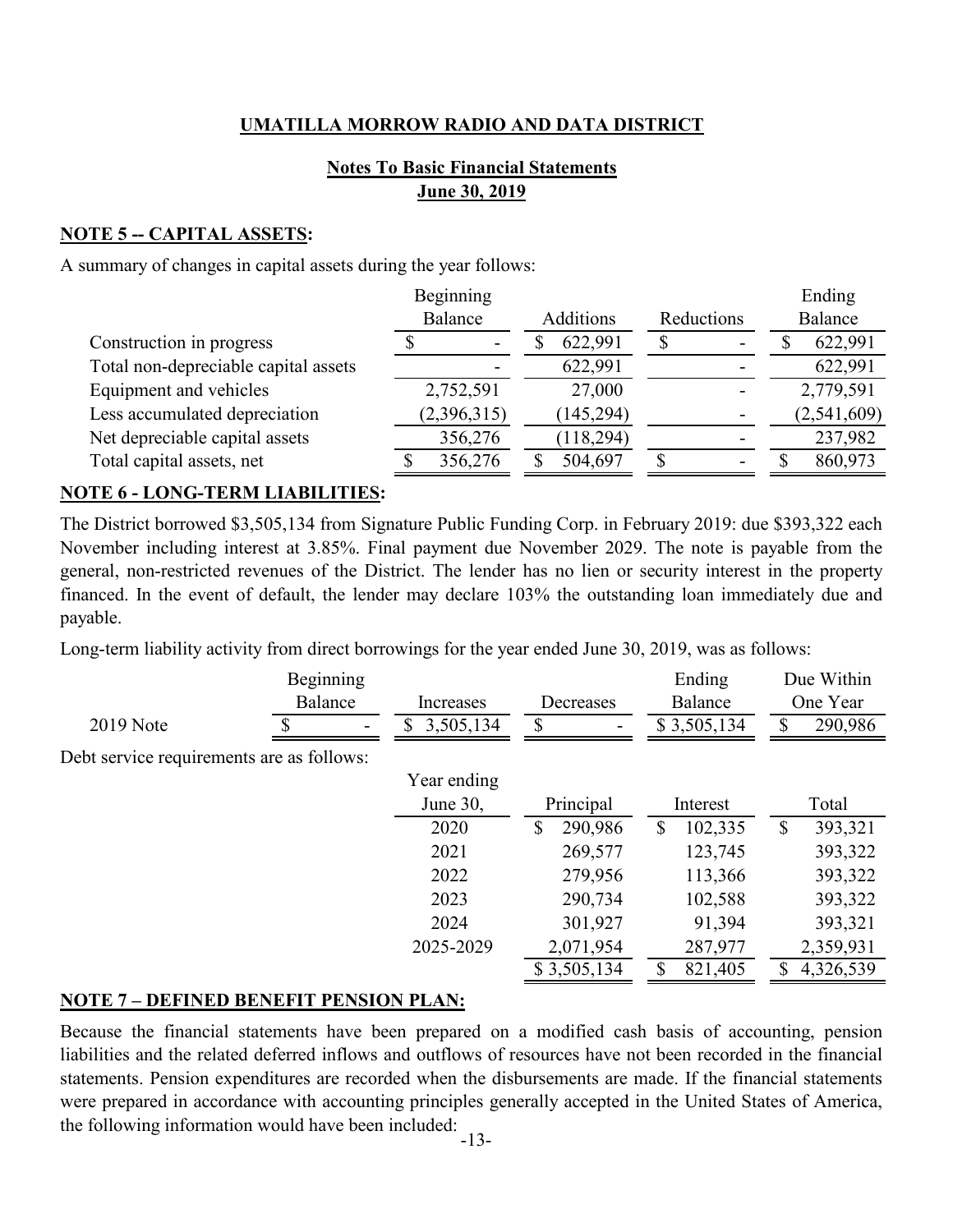## **Notes to Basic Financial Statements June 30, 2019**

#### **NOTE 7 – DEFINED BENEFIT PENSION PLAN (continued):**

The Oregon Public Employees Retirement System consists of a single cost-sharing multiple employer defined benefit pension plan, which provides pension, death and disability benefits.

#### **Tier One/Tier Two Retirement Benefit (Chapter 238).**

Tier One/Tier Two Retirement Benefit plan is closed to new members hired on or after August 29, 2003.

#### **Pension Benefits**

The PERS retirement allowance is payable monthly for life. The basic benefit is based on years of service and final average salary. Generally, a percentage (2.0 percent for police and fire employees, 1.67 percent for general service employees) is multiplied by the number of years of service and the final average salary.

A member is considered vested and will be eligible at minimum retirement age for a service retirement allowance if he or she has had a contribution in each of five calendar years or has reached at least 50 years of age before ceasing employment with a participating employer (age 45 for police and fire members). General service employees may retire after reaching age 55. Police and fire members are eligible after reaching age 50. Tier Two members are eligible for full benefits at age 60.

#### **Death Benefits**

Upon the death of a non-retired member, the beneficiary receives a lump-sum refund of the member's account balance (accumulated contributions and interest). In addition, the beneficiary with receive a lump-sum payment from employer funds equal to the account balance, if certain conditions are met.

#### **Disability Benefits**

Upon qualifying for either a non-duty or duty disability, service time is computed to age 58 (55 for police and fire members) when determining the monthly benefit.

#### **Benefit Changes After Retirement**

Members may choose to continue participation in a variable equities investment account after retiring and may experience annual benefit fluctuations due to changes in the market value of equity investments.

Under ORS 238.360 monthly benefits are adjusted annually through cost-of-living changes. Under current law, the cap on the COLA in fiscal year 2015 and beyond will vary based on 1.25 percent on the first \$60,000 of annual benefit and 0.15 percent on annual benefits above \$60,000.

#### **OPSRP Pension Program (ORS Chapter 238A)**

#### **Pension Benefits.**

The Pension Program provides benefits to members hired on or after August 29, 2003. This portion of OPSRP provides a life pension funded by employer contributions. Benefits are based on years of service and final average salary.

For police and fire, 2 percent is multiplied by the number of years of service and the final average salary. Normal retirement age for police and fire member, is age 60 or age 53 with 25 years of retirement credit.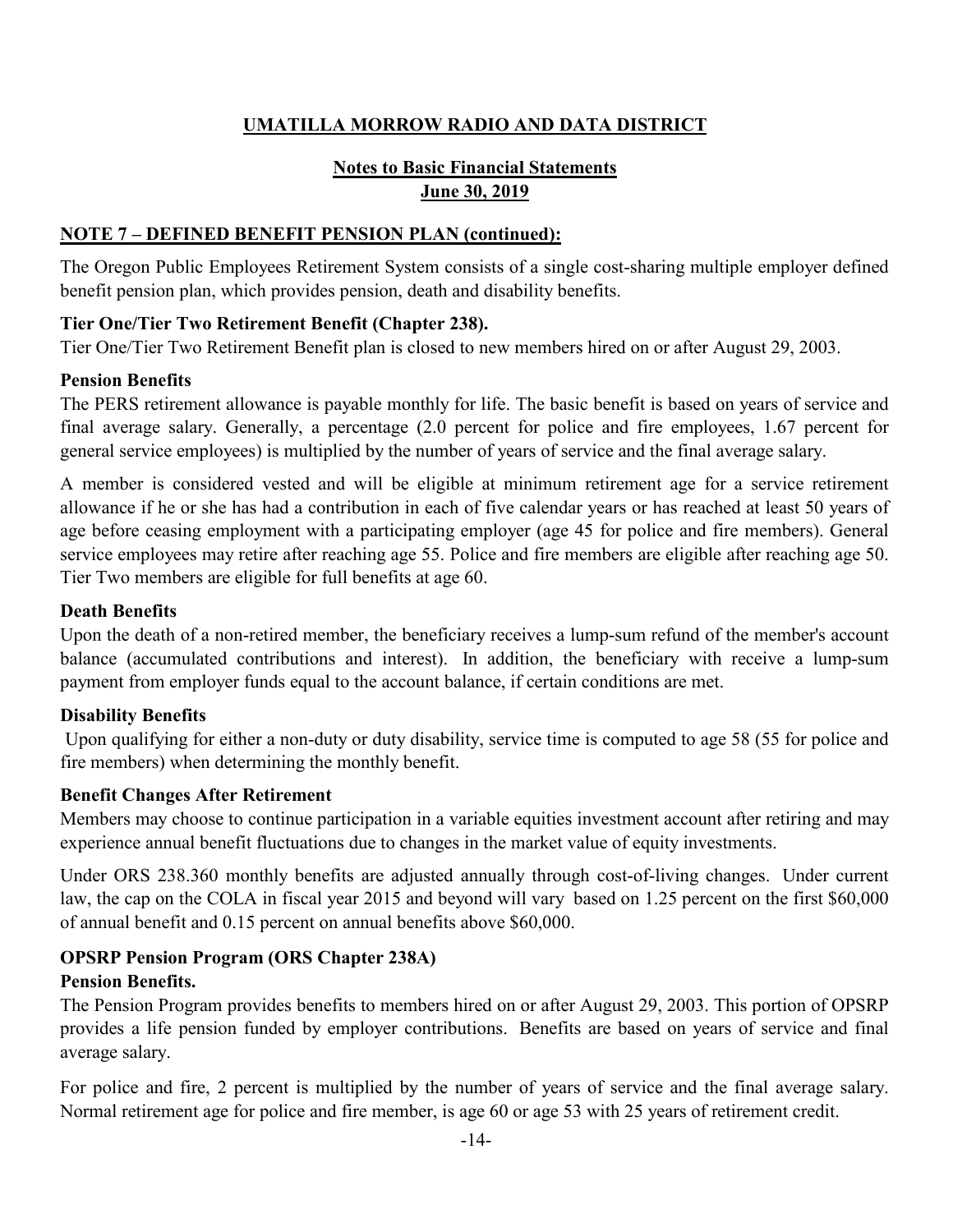## **Notes to Basic Financial Statements June 30, 2019**

#### **NOTE 7 – DEFINED BENEFIT PENSION PLAN (continued):**

For general service, 1.67 percent is multiplied by the number of years of service and the final average salary. Normal retirement age for general service members is age 65, or age 58 with 30 years of retirement credit.

A member of the OPSRP Pension Program becomes vested on the earliest of the following dates: the date the member completes 600 hours of service in each of five calendar years, the date the member reaches normal retirement age, and, if the pension program is terminated, the date on which termination becomes effective.

#### **Death Benefits**

Upon the death of a non-retired member, the spouse or other person who is constitutionally required to be treated in the same manner as the spouse, receives for life 50 percent of the pension that would otherwise have been paid to the deceased member.

#### **Disability Benefits**

A member who has accrued 10 or more years of retirement credits before the member becomes disabled or a member who becomes disabled due to job-related injury shall receive a disability benefit of 45 percent of the member's salary determined as of the last full month of employment before the disability occurred.

#### **Benefit Changes After Retirement**

Under ORS 238A.210 monthly benefits are adjusted annually through cost-of- living changes. Under current law, the cap on the COLA in fiscal year 2015 and beyond will vary based on 1.25 percent on the first \$60,000 of annual benefit and 0.15 percent on annual benefits above \$60,000.

## **OPSRP Individual Account Program (OPSRP IAP)**

#### **Pension Benefits**

An IAP member becomes vested on the date the employee account is established or on the date the rollover account was established. If the employer makes optional employer contributions for a member, the member becomes vested on the earliest of the following dates: the date the member completes 600 hours of service in each of five calendar years, the date the member reaches normal retirement age, the date the IAP is terminated, the date the active member becomes disabled, or the date the active member dies.

Upon retirement, a member of the OPSRP Individual Account Program (IAP) may receive the amounts in his or her employee account, rollover account, and vested employer account as a lump-sum payment or in equal installments over a 5-, 10-, 15-, 20-year period or an anticipated life span option. Each distribution option has a \$200 minimum distribution limit.

#### **Death Benefits**

Upon the dearth of a non-retired member, the beneficiary receives in a lump sum the member's account balance, rollover account balance, and vested employer optional contribution account balance. If a retired member dies before the installment payments are completed, the beneficiary may receive the remaining installment payments or choose a lump-sum payment.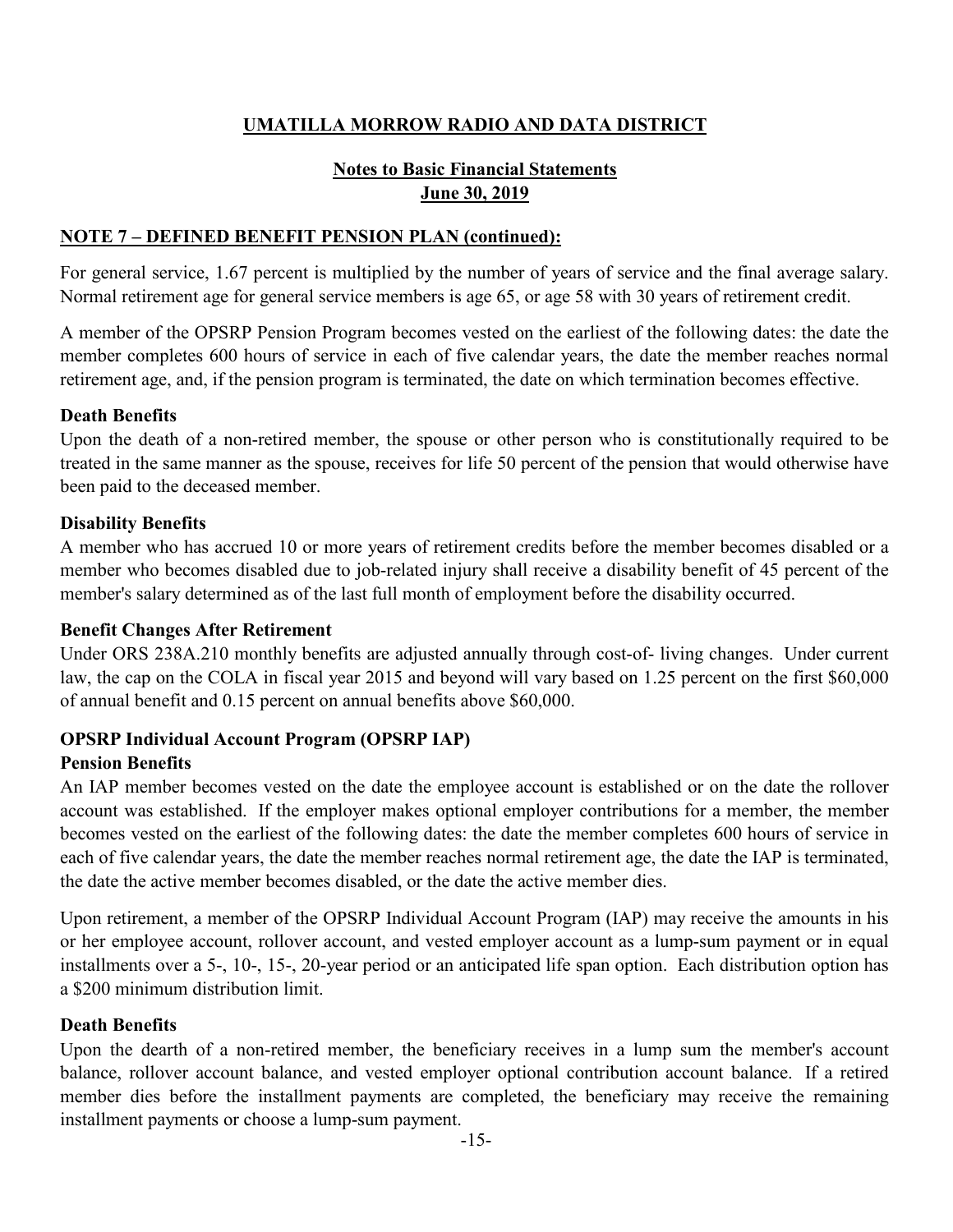## **Notes to Basic Financial Statements June 30, 2019**

#### **NOTE 7 – DEFINED BENEFIT PENSION PLAN (continued):**

#### **Recordkeeping**

PERS contracts with VOYA Financial to maintain IAP participant records.

#### **Contributions:**

PERS funding policy provides for monthly employer contributions at actuarially determined rates. These contributions, expressed as a percentage of covered payroll, are intended to accumulate sufficient assets to pay benefits when due. Employer contribution rates during the period were based on the December 31, 2015 actuarial valuation rolled forward to the June 30, 2018 measurement date. Covered employees are required to contribute 6.00% of wages and the employer is required to contribute 9.89% of wages.

#### **Pension Liabilities, Pension Expense, and Deferred Inflows and Outflows of Resources:**

At June 30, 2019, the District reported a liability of \$110,454 for its proportionate share of the net pension liability. The net pension liability was measured as of June 30, 2018. The total pension liability used to calculate the net OPEB asset was determined by an actuarial valuation as of December 31, 2016 and rolled forward to the measurement date of June 30, 2018. At June 30, 2018, the District's proportion was 0.00072913%, compared to its proportion measured of 0.00074028% as of June 30, 2017.

For the year ended June 30, 2019, the District recognized a pension expense of \$29,573, and reported deferred outflows of resources and deferred inflows of resources related to pensions from the following sources:

|                                                                                  | Deferred    | Deferred   |
|----------------------------------------------------------------------------------|-------------|------------|
|                                                                                  | Outflows of | Inflows of |
|                                                                                  | Resources   | Resources  |
| Differences between expected and actual experience                               | \$<br>3,757 | \$         |
| Changes of assumptions                                                           | 25,680      |            |
| Net differences between projected and actual earnings on investments             |             | 4,905      |
| Changes in proportionate share                                                   | 7,459       | 5,649      |
| Differences between employer contributions and employer's proportionate share of |             |            |
| system contributions                                                             | 19,676      |            |
| Contributions subsequent to the measurement date                                 | 29,013      |            |
|                                                                                  | 85,585      | 10,554     |
| Net deferred Outflow / (Inflow) of resources                                     |             | \$75,031   |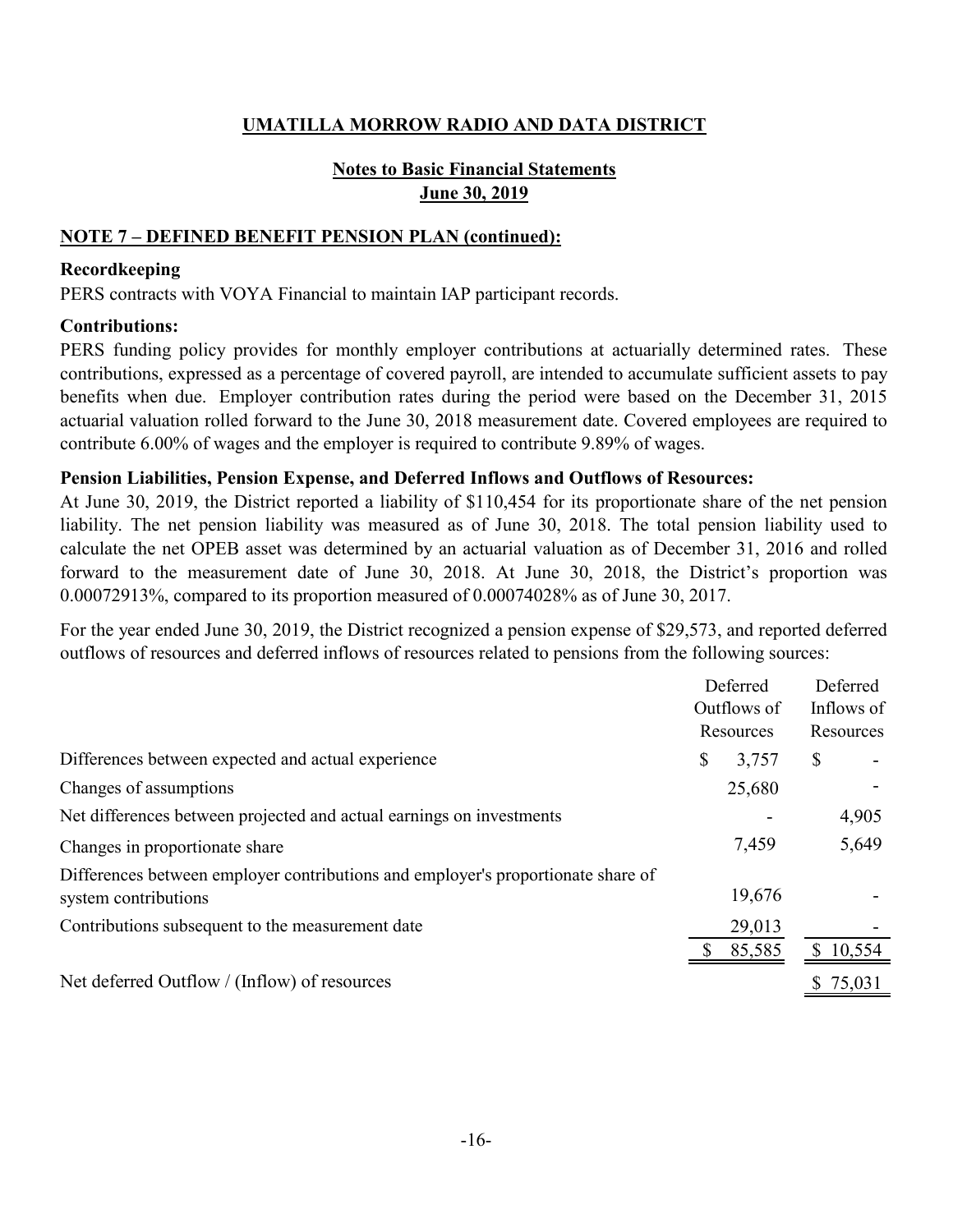## **Notes To Basic Financial Statements June 30, 2019**

#### **NOTE 7 – DEFINED BENEFIT PENSION PLAN (continued):**

Contributions subsequent to the measurement date will be expensed in the year ended June 30, 2019. Other deferred outflows and inflow of resources will be recognized in pension expense/(income) in the following years:

|                                              | Year | Amount       |
|----------------------------------------------|------|--------------|
|                                              | 2020 | 21,834<br>\$ |
|                                              | 2021 | 17,171       |
|                                              | 2022 | 2,571        |
|                                              | 2023 | 3,402        |
|                                              | 2024 | 1,040        |
|                                              |      | 46,018       |
| Contributions                                |      | 29,013       |
| Net deferred Outflow / (Inflow) of resources |      | 75,031       |

Oregon PERS produces an independently audited CAFR which can be found at: http:///www.oregon.gov/pers/Documents/Financials/CAFR/2017-CAFR.pdf.

#### **Changes in Plan Provisions:**

GASB 68 requires employers to briefly describe any changes between the Measurement Date and the employer's reporting date that are expected to have a significant effect on the employer's share of the collective Net Pension Liability, along with an estimate of the resulting change, if available.

We are not aware of any changes that meet this disclosure requirement.

#### **NOTE 8 -- POSTEMPLOYMENT HEALTH INSURANCE PLAN:**

Because the financial statements have been prepared on a modified cash basis of accounting, postemployment health insurance liabilities and the related deferred inflows and outflows of resources have not been recorded in the financial statements. Postemployment health insurance expenditures are recorded when the disbursements are made. If the financial statements were prepared in accordance with accounting principles generally accepted in the United States of America, the following information would have been included:

#### **Plan description:**

ORS 238.420 established the Retirement Health Insurance Account (RHIA) and authorizes a payment of up to \$60 from RHIA toward the monthly cost of health insurance for eligible PERS members. RHIA is a costsharing multiple-employer Other Postemployment Benefit (OPEB) plan. The plan was closed to new entrants hired on or after August 29, 2003. To be eligible to receive this monthly payment toward the premium cost the member must: (1) have eight years or more of qualifying service in PERS at the time of retirement or receive a disability allowance as if the member had eight years or more of creditable service in PERS, (2) receive both Medicare Parts A and B coverage, and (3) enroll in a PERS-sponsored health plan.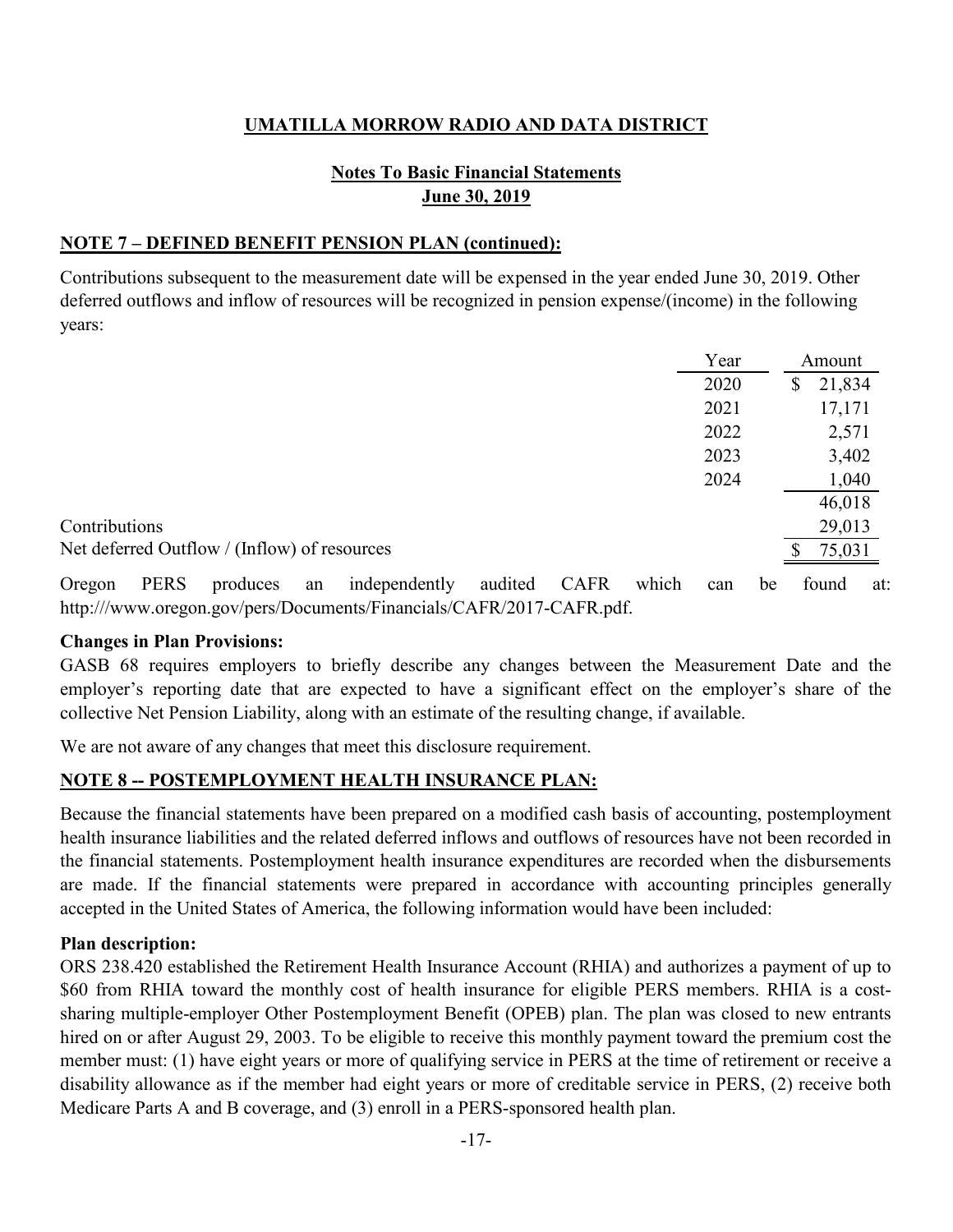## **Notes To Basic Financial Statements June 30, 2019**

#### **NOTE 8 -- POSTEMPLOYMENT HEALTH INSURANCE PLAN (continued):**

#### **Contributions:**

PERS employers contributed 0.08 percent of PERS-covered salaries for Tier One and Tier Two members to fund the normal cost portion of RHIA benefits. PERS employers contributed 0.45 percent of all PERScovered salaries to amortize the unfunded actuarial accrued liability.

#### **OPEB Liabilities, OPEB Expense, and Deferred Outflows of Resources and Deferred Inflows of Resources Related to OPEB**

At June 30, 2019, the District reported an asset of \$2,156 for its proportionate share of the net OPEB asset. The net OPEB asset was measured as of June 30, 2018. The total OPEB asset used to calculate the net OPEB asset was determined by an actuarial valuation as of December 31, 2016 and rolled forward to the measurement date of June 30, 2018. The basis for the employer's proportion is determined by comparing the employer's actual, legally required contributions made during the fiscal year to the Plan with the total actuarial contributions in the fiscal year of all employers. At June 30, 2018, the District's proportion was 0.00193165% compared to its proportion of 0.00211104% measured as of June 30, 2017.

For the year ended June 30, 2019, the District recognized OPEB expense of \$197. At June 30, 2019, the District reported deferred outflows of resources and deferred inflows of resources related to OPEB from the following sources:

|                                                                      |   | Deferred    | Deferred   |
|----------------------------------------------------------------------|---|-------------|------------|
|                                                                      |   | Outflows of | Inflows of |
|                                                                      |   | Resources   | Resources  |
| Differences between expected and actual experience                   | S |             | 122        |
| Changes of assumptions                                               |   |             |            |
| Net differences between projected and actual earnings on investments |   |             | 465        |
| Changes in proportionate share                                       |   | 28          |            |
| Contributions subsequent to the measurement date                     |   | 1,210       |            |
|                                                                      |   | 1,238       | 606        |
| Net deferred Outflow / (Inflow) of resources                         |   |             | 632        |

Amounts reported as deferred outflows of resources and deferred inflows of resources related to OPEB will be recognized in OPEB expense as follows:

|                                                  |        | Year | Amount      |
|--------------------------------------------------|--------|------|-------------|
|                                                  |        | 2020 | \$<br>(191) |
|                                                  |        | 2021 | (189)       |
|                                                  |        | 2022 | (152)       |
|                                                  |        | 2023 | (46)        |
|                                                  |        |      | (578)       |
| Contributions subsequent to the measurement date |        |      | 1,210       |
| Net deferred Outflow / (Inflow) of resources     | $-18-$ |      | 632         |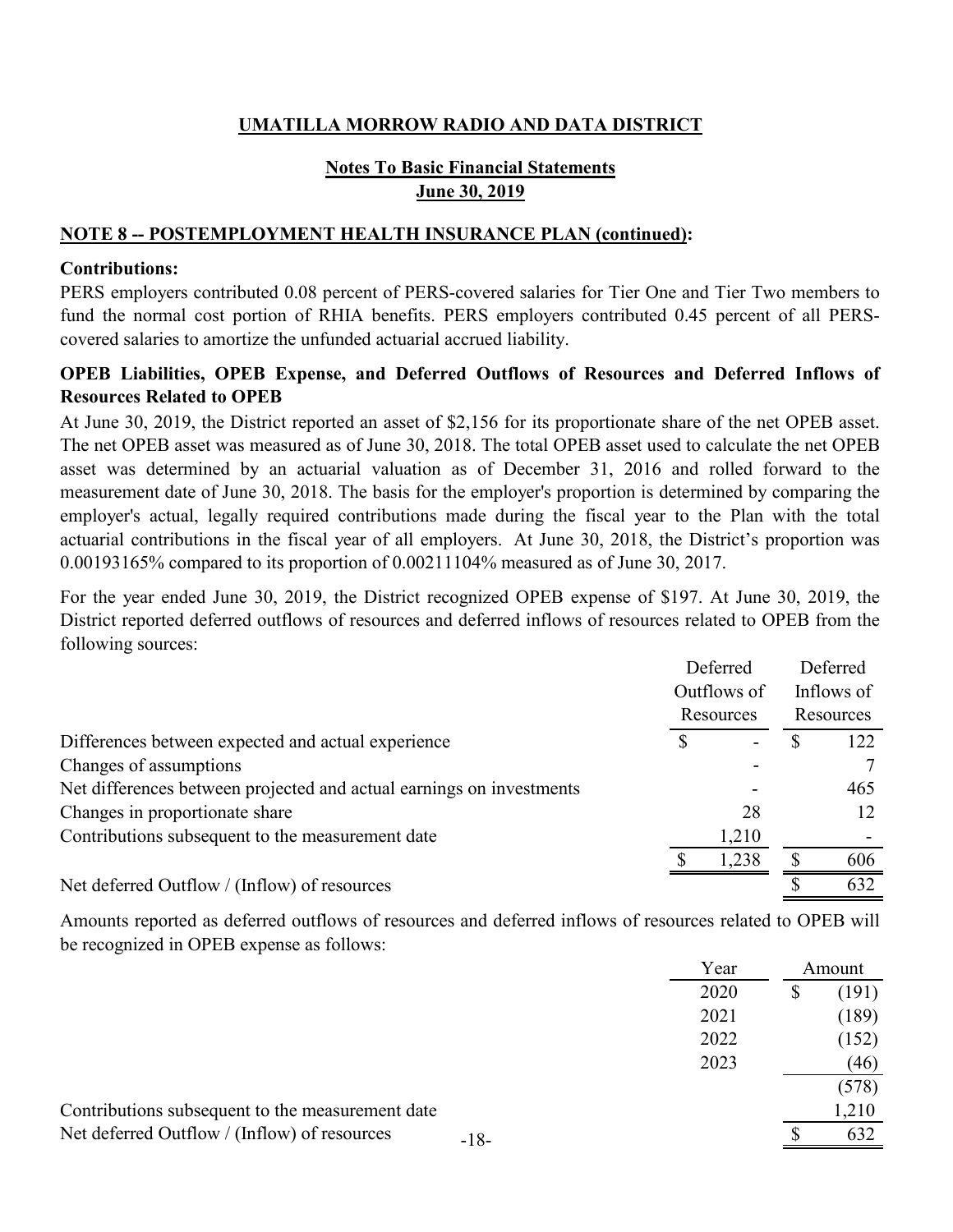## **June 30, 2019 Notes To Basic Financial Statements**

#### **NOTE 8 -- POSTEMPLOYMENT HEALTH INSURANCE PLAN (continued):**

Oregon PERS produces an independently audited CAFR which can be found at: http:///www.oregon.gov/pers/Documents/Financials/CAFR/2017-CAFR.pdf.

#### **NOTE 9 -- TERMINATION BENEFITS:**

The District provides compensation to the District Administrator in the event of termination other than for cause. The District has agreed to pay one month's salary for each year the District Administrator has been employed with the District at the time of termination. Additionally, the District pays accrued and unused vacation benefits to all employees upon separation from service. Under the modified cash basis of accounting, expenditures are not recorded until the disbursement has been made. Accordingly, no liability or expenditure will be recorded until a disbursement is made upon termination.

#### **NOTE 10 -- RECONCILIATION OF THE GOVERNMENTAL FUNDS BALANCE SHEET TO STATEMENT OF NET POSITION:**

| Total governmental fund balances                                                                                                                                                                                       | $\mathbb{S}$ | 5,878,805   |  |
|------------------------------------------------------------------------------------------------------------------------------------------------------------------------------------------------------------------------|--------------|-------------|--|
| Capital assets used in the governmental activities are not financial resources, and<br>therefore are not reported in the governmental funds balance sheet.                                                             |              | 860,973     |  |
| All liabilities are reported in the Statement of Net Position whereas in governmental<br>funds, liabilities not due and payable in the current period are not reported.                                                |              | (3,505,134) |  |
| Total governmental net position                                                                                                                                                                                        |              | \$3,234,644 |  |
| NOTE 11-- RECONCILIATION OF THE STATEMENT OF REVENUES, EXPENDITURES,<br>AND CHANGES IN FUND BALANCES TO THE STATEMENT OF ACTIVITIES:                                                                                   |              |             |  |
| Net change in governmental fund balances                                                                                                                                                                               | $\mathbb{S}$ | 3,733,343   |  |
| Debt proceeds are reported as other financing sources in governmental funds, but<br>debt proceeds increase liabilities in the Statement of Net Position.                                                               |              | (3,505,134) |  |
| Governmental funds report capital outlays as expenditures. However, in the<br>statement of activities the cost of those assets is allocated over their estimated<br>useful lives and reported as depreciation expense. |              |             |  |
| Expenditures for capital assets                                                                                                                                                                                        |              | 27,000      |  |
| Less current year depreciation                                                                                                                                                                                         |              | (145,294)   |  |
| Change in net position of governmental activities                                                                                                                                                                      |              | 109,915     |  |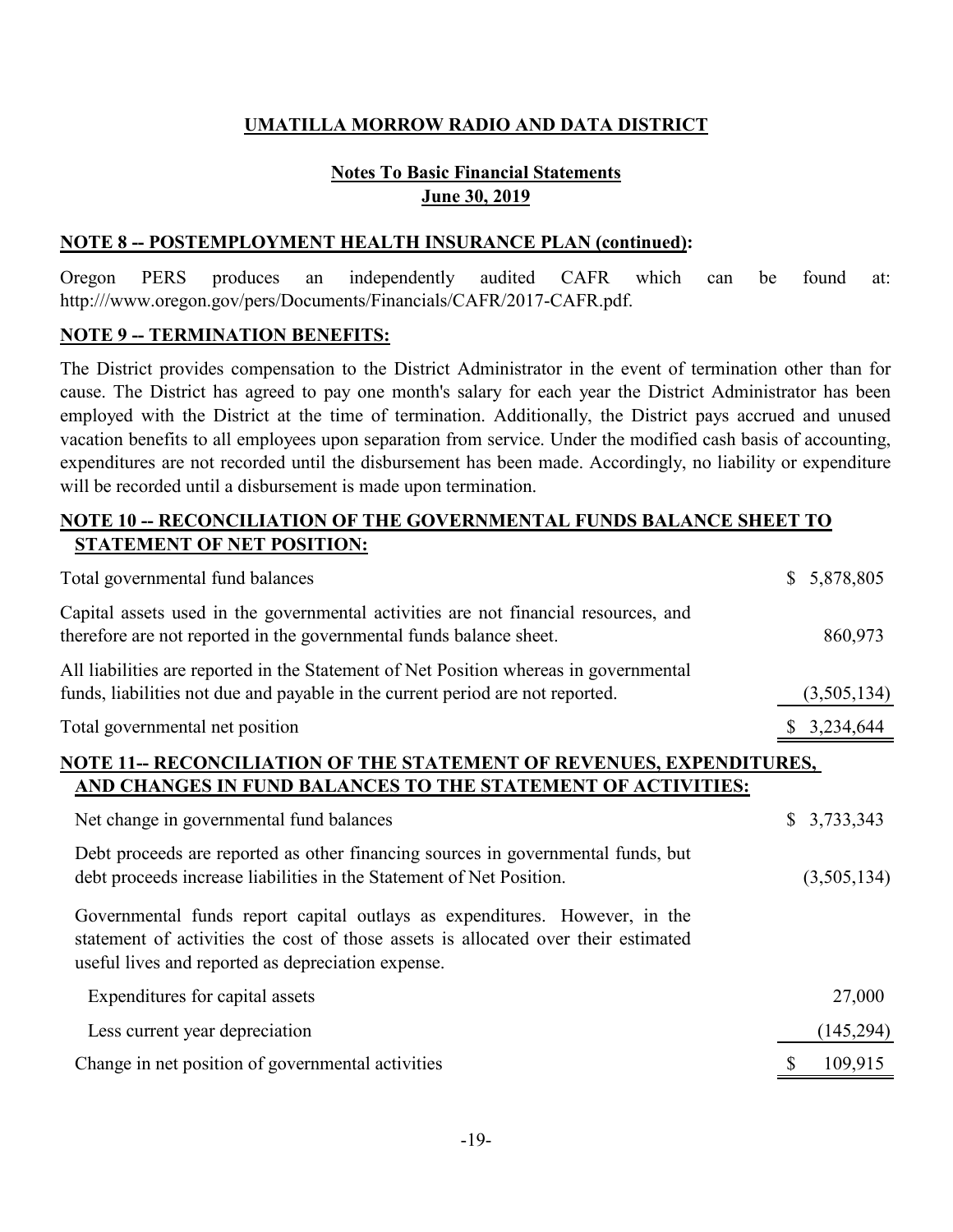## **Notes To Basic Financial Statements June 30, 2019**

#### **NOTE 12 -- TAX ABATEMENTS:**

The District is subject to tax abatements granted by Umatilla County. Umatilla County grants exemptions from property taxes within enterprise zones and under the strategic investment program as authorized in ORS 285C.

District property tax revenues were reduced as follows:

| <b>Enterprise Zones</b>                                                                                 | \$<br>429,442 |
|---------------------------------------------------------------------------------------------------------|---------------|
| <b>Strategic Investment Program</b>                                                                     | 149,882       |
|                                                                                                         | 579,324       |
| <b>NOTE 13 -- NET INVESTMENT IN CAPITAL ASSETS:</b>                                                     |               |
| Capital assets, net of accumulated depreciation                                                         | 860,973<br>S  |
| Long-term liabilities                                                                                   | (3,505,134)   |
| Unspent proceeds of long-term debt                                                                      | 2,882,143     |
| Net investment in capital assets                                                                        | 237,982       |
| $\mathbf{M} \cap \mathbf{M}$ and $\mathbf{M} \cap \mathbf{M}$ is the state $\mathbf{M} \cap \mathbf{M}$ |               |

#### **NOTE 14 -- SUBSEQUENT EVENTS:**

The District has evaluated subsequent events through the date of this report, which is the date the financial statements were available to be issued. The Board of Directors authorized purchase of a new voice system worth \$4.7 million and a new microwave worth \$1.3 million. Both projects are expected to be completed in June 2021.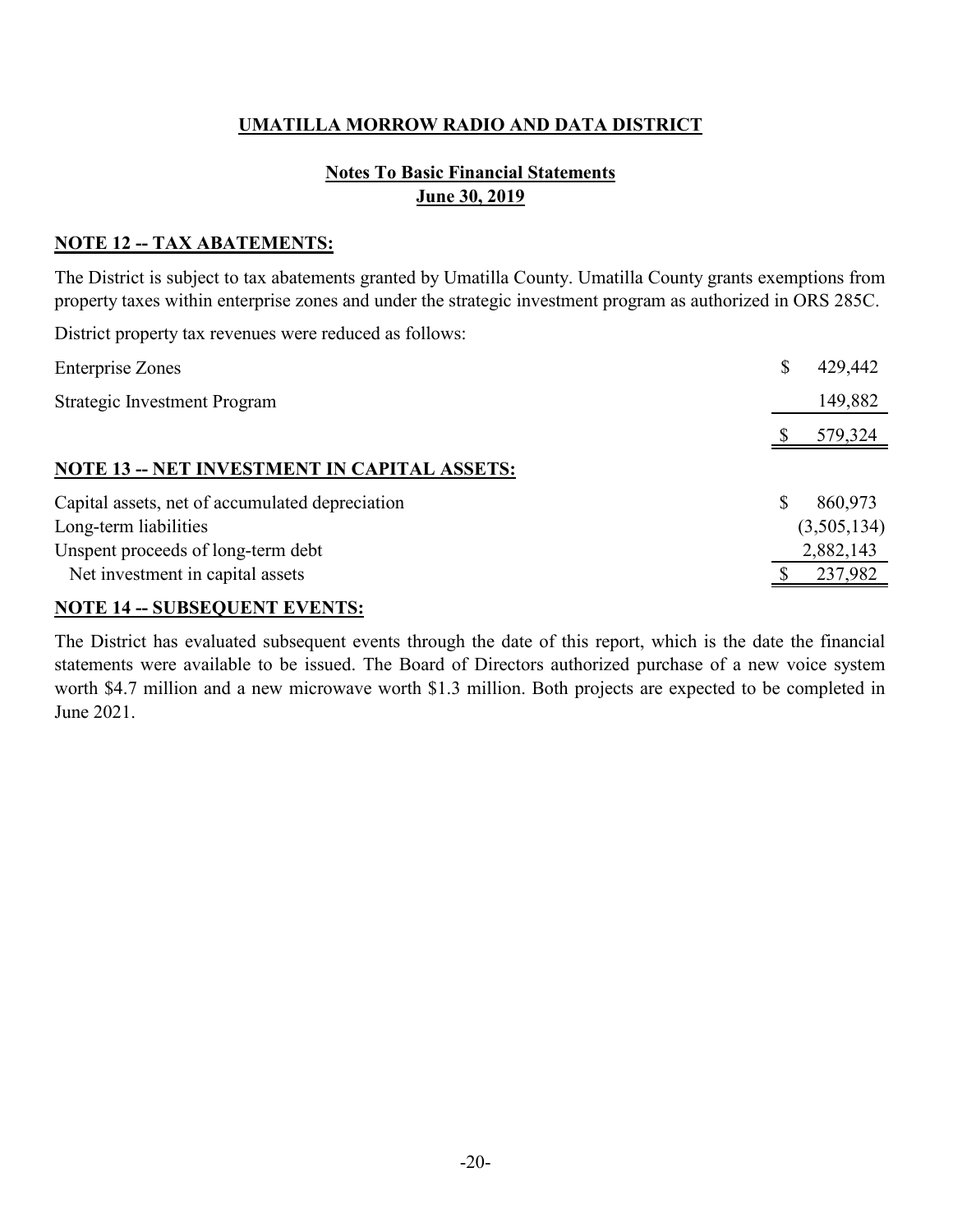# **BARNETT & MORO. P.C.**

CERTIFIED PUBLIC ACCOUNTANTS

495 E. Main Hermiston, OR 97838 (541) 567-5215 (541) 567-0497 Fax

DENNIS L. BARNETT, C.P.A. KRISTIE L. SHASTEEN, C.P.A. CAMERON W. ANDERSON, C.P.A. RICHARD L. STODDARD, C.P.A. BETSY J. BENNETT, C.P.A. PAUL A. BARNETT, C.P.A. REBECCA K. RAMOS BAUTISTA, C.P.A. MITCHELL L. BOYLAN, C.P.A.

**GERALD J. MORO, C.P.A. EMERITUS** 

.....................................

#### **INDEPENDENT AUDITORS' REPORT REOUIRED BY OREGON STATE REGULATIONS**

**Board of Directors** Umatilla Morrow Radio and Data District Pendleton, Oregon

We have audited the basic financial statements of the Umatilla Morrow Radio and Data District as of and for the year ended June 30, 2019, and have issued our report thereon dated January 28, 2020. We conducted our audit in accordance with auditing standards generally accepted in the United States of America.

#### Compliance

As part of obtaining reasonable assurance about whether Umatilla Morrow Radio and Data District's financial statements are free of material misstatement, we performed tests of its compliance with certain provisions of laws, regulations, contracts, and grants, including the provisions of Oregon Revised Statutes as specified in Oregon Administrative Rules 162-10-000 through 162-10-320 of the Minimum Standards for Audits of Oregon Municipal Corporations, noncompliance with which could have a direct and material effect on the determination of financial statements amounts. However, providing an opinion on compliance with those provisions was not an objective of our audit, and accordingly, we do not express such an opinion.

We performed procedures to the extent we considered necessary to address the required comments and disclosures which included, but were not limited to the following:

- Deposit of public funds with financial institutions (ORS Chapter 295).
- Indebtedness limitations, restrictions and repayment.
- Budgets legally required (ORS Chapter 294).
- Insurance and fidelity bonds in force or required by law.
- Programs funded from outside sources.
- Authorized investment of surplus funds (ORS Chapter 294).
- Public contracts and purchasing (ORS Chapters 279A, 279B, 279C).

In connection with our testing nothing came to our attention that caused us to believe the Umatilla Morrow Radio and Data District was not in substantial compliance with certain provisions of laws, regulations, contracts, and grants, including the provisions of Oregon Revised Statutes as specified in Oregon Administrative Rules 162-10-000 through 162-10-320 of the Minimum Standards for Audits of Oregon Municipal Corporations.